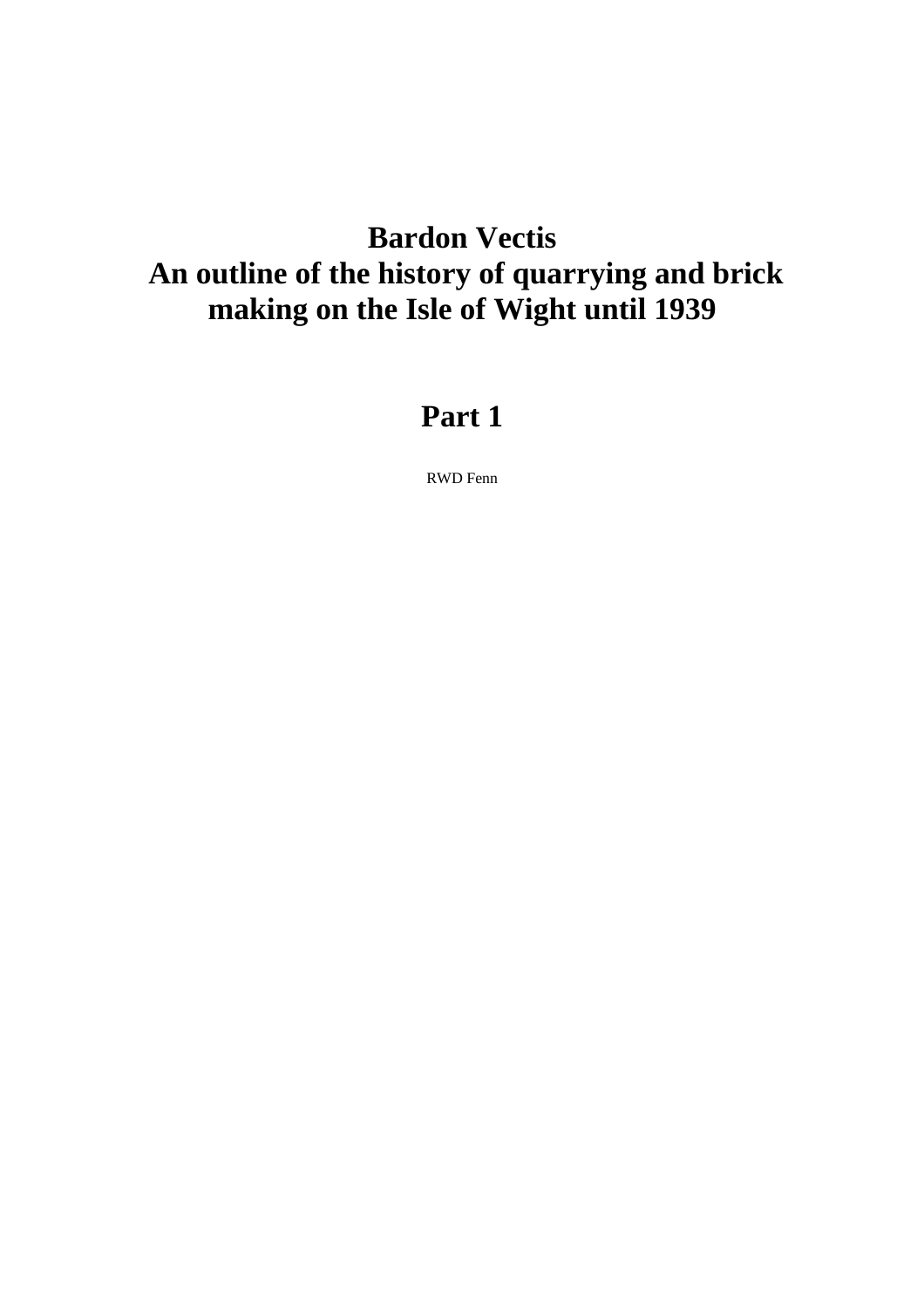# **Bardon Vectis An outline of the history of quarrying and brick making on the Isle of Wight until 1939**

#### **Part 1**

#### RWD Fenn

**W** riting his *Topographical Dictionary of England*, in 1833<sup>1</sup> when the science of geology was still in its infancy<sup>2</sup>, Samuel Lewis describes the geological complexity of the Isle of Wight: in its infancy<sup>2</sup>, Samuel Lewis describes the geological complexity of the Isle of Wight:

The numerous strata of various kinds and formations, and exhibiting great diversity of position, of which the Isle of Wight consists, form a remarkably rich field of study for the geologist. At Alum-bay, at the north-western extremity of the island, is found a vein of white sand, in great demand for the glass-works of Bristol and Liverpool, as also for others situated on the western coasts of England and Scotland, and in Ireland<sup>3</sup>. Eastward of this, along the northern foot of the downs, grist or quarry stone, of a yellowish grey colour, and very porous texture, is found in detached masses, and used for building. A strong liver-coloured building. stone, rising in cubical masses, encrusted with a brownish kind of ochre; and enclosing specimens of rich iron-stone, occurs on the southern side of the island: a rough calcaceous freestone is frequently found in the marl pits, in loose detached pieces. Eastward of Staple's heath, and northward of Arreton downs, a close grey limestone is raised, the beds of which are separated from each other by small layers of marine shells, cemented together by alum, that substance being well known to pervade the western parts of the island. Freestone is sometimes found under marl in the northern districts of it: a plum-pudding stone exists in large quantities near Sandown fort, and is much used for paving and flooring. Potters' clay occurs in great variety, in different parts of the county; and ochres of divers colours in the Isle of Wight.

Pevsner<sup>4</sup> notes both the geological interest and the suitability of the island's limestone for building:

On the Isle of Wight there is some good limestone such as those of Binstead, west of Ryde, and Quarr, near by, It can be seen both in local buildings, and further afield, but still in Hampshire, in Winchester cathedral. It is interesting and unusual among limestones in containing a rich assemblage of fossilized *freshwater* organisms. Most, in fact virtually all, other British limestones are of marine origin.

The Roman historian Suetonius recounts the conquest of the Isle of Wight by the Emperor Claudius in AD 43, .hence the appropriateness of the Company name *Bardon Vectis*, *Vectis Insula* being the Roman name for the island. It is, too, with the Romans that the history of the systematic quarrying of stone and the manufacture of bricks and tiles on the Isle of Wight begins.

Carisbrooke Castle is generally thought of having been built at various periods between the  $12<sup>th</sup>$  and the  $16<sup>th</sup>$  centuries, with further substantial additions being made in the  $19<sup>th</sup>$  century .The remains, however, of a masonry wall have been traced pre-dating the castle's Norman work, leading to the suggestion,and it is no more than a suggestion, it is of Roman origin<sup>5</sup>. The authenticity, however, of the ruins of the Roman villa partially excavated in the grounds of Carisbrooke vicarage in 1859 is indisputable<sup>6</sup>.

<sup>&</sup>lt;sup>1</sup> Samuel Lewis, *A Topographical Dictionary of England*, London, 1833.<br><sup>2</sup> The Goologiael Society of London was founded in 1807, whereas the Sc

 $2$  The Geological Society of London was founded in 1807, whereas the Society of Antiquaries was founded in 1717, and the Royal Society in 1662.

<sup>&</sup>lt;sup>3</sup> White, *op.cit.*, p.398, considered the this 'white shining sand' to be one of the Island's two natural curiosities, the other one being copperas stones, 'gathered in heaps on the south shore, and occasionally sent to London &c for the purpose of producing the several species of vitriol. Copperas stone, the former name of iron pyrites or Marcasite, and was used 'in in the arts or medicinally'.

<sup>&</sup>lt;sup>4</sup> Nikolaus Pevsner and David Lloyd, *The Buildings of England: Hampshire and the Isle of Wight,* Harmondsworth, 1967, p.72.

 $^5$  Pevsner, *op.cit*,.p.739.

 $6$  So too is that of the Roman villas at Newport, Whipppingham, and Brading,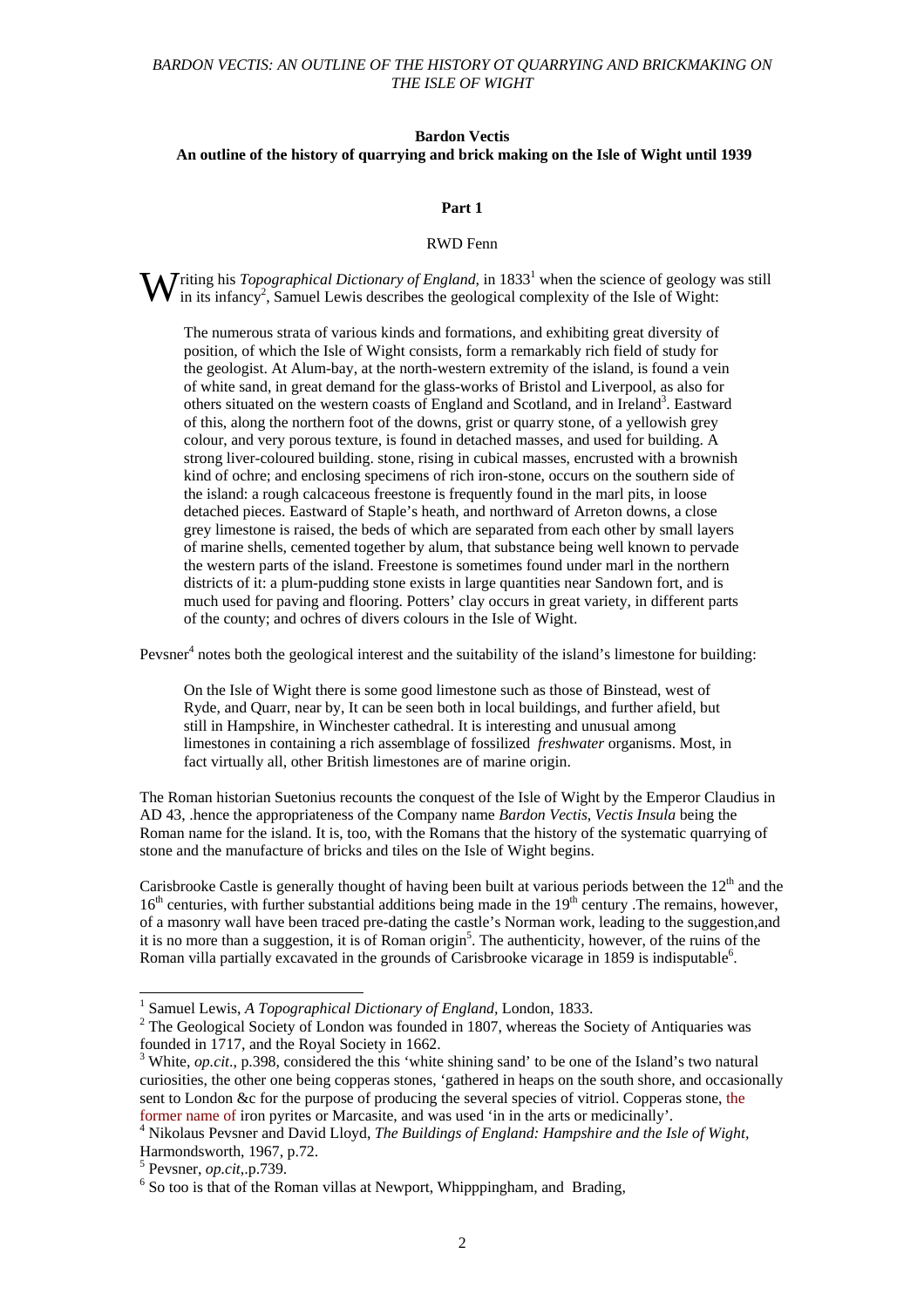But be this as it way, one is on more certain ground with the coming of the Normans. The place-name of *Quarr* near Ryde, according to Ekwall, can trace its ancestry to 1155 when it appeared as *Quarraria*<sup>7</sup> . It is derived from Middle English, by way of Old French *quarriere*, from medieval Latin *quarraria,,* denoting a quarry. Ironically the modern Benedictine Quarr abbey is built entirely in brick. Its Cistercian predecessor was founded in 1131and was built in stone from the local quarries, as was Carisbrooke castle. Mention has been made of its use in Winchester cathedral, and a charter of William II granted Walkelin, Bishop of Winchester:

half a hide of land in the Isle of Wight for the building of his church, just as my father<sup>8</sup> at his death<sup>9</sup> had granted it to him for the good of his soul. Reserving my rents, I have given him licence to dig for stone not only there but also throughout my land on the island, in open country, and in woodland, that is if the woodland is so small that the horns of a stag can be seen going through it<sup>10</sup>...

Quarr limestone was also used in the late 11<sup>th</sup> century to build Canterbury and Chichester cathedrals.

John Speed the cartographer and historian, 1552?-1629, besides observing that the air of the Isle of Wight was 'commended both for health and delight' and that the longevity of its inhabitants was unaccompanied by the signs of the decrepitude that marked the elderly elsewhere in Britain, noted once again that there was a source of good limestone for building at Quarr, and that the stone houses of the island's inhabitants were the cause for comment by visitors.11

However, by the time Speed made his comments the quarries at Quarr were no longer producing the best quality stone and their pre-eminence had been displaced by the beach limestone quarries at Bembridge. Here the stone was easily accessible and could be conveniently transported by sea. It was particularly suited for building on account of the manner in which it splits into blocks along its bedding planes Thus, in 1641, Col. George Goring, then governor of Portsmouth<sup>12</sup>, wrote to Sir John Oglander<sup>13</sup> of Nunwell for information about acquiring stone from below the high water mark at St Helen's for the repair of the defences of Portsmouth. The influential Worsley family of Appuldurcombe acquired a beach quarry at Whitecliffe Bay in the  $17<sup>th</sup>$  century and their account books make mention of the 'Rubble Stone from Binbridge Clifts'<sup>14</sup>.

From the mid 16thC the maintenance of the Island's roads became by Act of Parliament the responsibility of individual parishes. Surveyors of the Highways were appointed annually at the Easter Vestry with powers to raise both labour and materials for the upkeep of the roads. The work was paid for by raising a local rate and for this reason the surveyors were often reluctant to initiate road works, however necessary. For these repairs gravel and broken stone was in constant demand.

The whole process is illustrated by the  $18<sup>th</sup>$  C accounts of the Surveyor of the Highways for the parish of Whippingham. Labourers had to dig the gravel needed to repair the roads, and farmers had to

<sup>&</sup>lt;sup>7</sup> Eilert Ekwall, *Oxford Dictionary of English Place-names*, 4<sup>th</sup> edition, Oxford, 1960.<br><sup>8</sup> *Ie* William the Conqueror.<br>9 In 1087

 $9$  In 1087.

<sup>&</sup>lt;sup>10</sup> TWT Tatton-Brown, 'Building Stone in Canterbury, c.1070-1525' in David Parsons, *ed.*, *Stone. Quarrying and Building in England AD 43-1525,* Chichester, 1990, p.72, citing Galbraith, 1920.<br><sup>11</sup> Nigel Nicholson and Alastair Hawyard, eds., *The Counties of Britain. A Tudor Atlas by John Speed*, London, 1988, p.92.

<sup>&</sup>lt;sup>12</sup> Under its Royalist Governor, George Holland, 1608-1617, Portsmouth was 'weakly garrisoned and badly fortified' and fell to Parliamentarian forces in 1642.

 $\frac{13}{13}$  The diarist Sir John Oglander, 1585-1655, was born on the Isle of Wight at Nunwell, and lived there in what Pevsner deduced to have been 'a high stone house' [*op.cit*.,pp.755,6] and later replaced by the present handsome 18thC brick building. He suffered for his Royalist sympathies, died at Nunwell, and was buried in Brading church.

<sup>&</sup>lt;sup>14</sup> Internet entry by the Isle of Wight Record Office.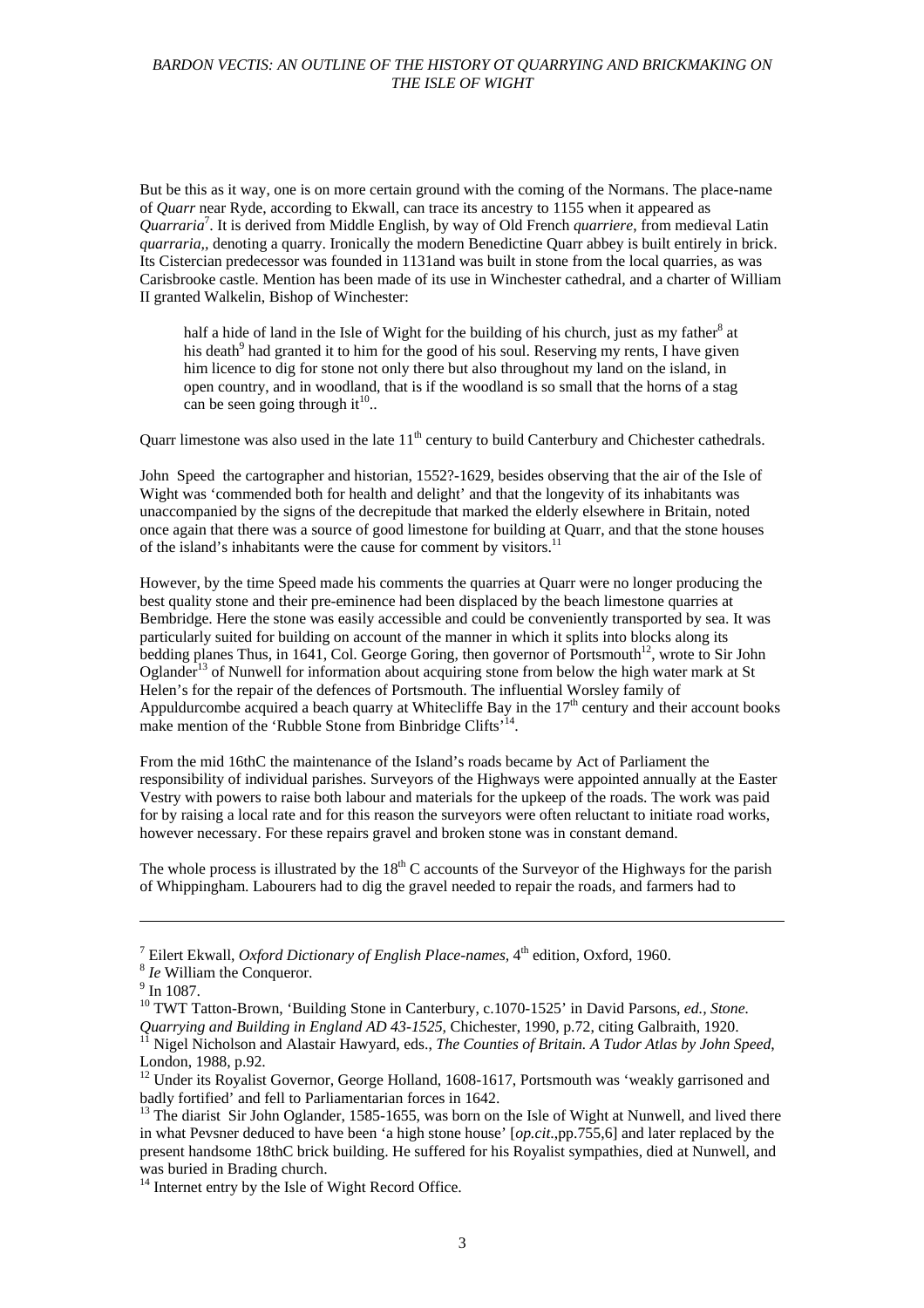provide carts to transport it. A gravel pit was hired and every so often had to be pumped out at parish expense. On one occasion the pit had to be lined with stone to prevent it from collapsing on the diggers.

The parish of Godshill elected seven surveyors, one for each ward of the parish and note was made not infrequently in the accounts that a surveyor was 'out of Pockitt' by the end of his year of office. There were regular payments for 'sharping & laying pickaxes' as well as for providing such items as 'a drain grate', milestones, and sign posts. The standard charge for digging a load of gravel was 4d.and 3s. was the standard price for carting . A labourer was paid 2¾d for spreading a load of gravel, and a load of unselected stones cost the parish 1s, whilst 'pick'd stones' cost 1s 6d a load<sup>15</sup>. Later, to facilitate the more efficient maintenance of the island's country roads, all its parishes were 'united for the support of the Highways and Sewers, under two surveyors, for the Liberties of East and West Medina'16.

By the late 18th century raised pavements 'in the modern taste' were an indicator of a town's prosperity and of the status of its inhabitants. In 1786 Newport, the island's principal town, obtained a paving act, and thereby achieved streets which, by being 'open and airy' generated civic pride<sup>17</sup>. Brading was soon making similar claims<sup>18</sup>.

The island's newly acquired liking for the streets of its towns to be paved in stone was accompanied by the growing use of brick for its houses. Thus, in 1791 *The Universal British Directory* was able to say of Newport

the dwelling-houses are generally of brick, and rather neat and convenient than lofty or ostentatious. The taste, indeed, was formerly too low either for elegance or convenience… but the modern ones come under the description just mentioned, and which is every year improving $19$ .

The combination of its benign climate and the improving comfort of its towns commended the island as a suitable place of resort for those seeking the benefits of the new fashion of sea-bathing. Cowes showed every sign of becoming a full Georgian seaside resort:

The great benefit experienced by many persons through bathing at this place occasions it to be much frequented by people of quality during the summer season which has induced the inhabitants to build very neat and convenient lodging-houses; and were there treble the number, they would find company to fill them; it is also on contemplation to build a large assembly-too &c. against the next season  $(1794)^{20}$ .

It was said of Ryde, but a fishing village in 1791, that

There are a number of pretty houses about this place, which are inhabited in the summer season by very respectable families $^{21}$ .

But even *very* respectable families still found that in 1820 a visit to the Isle of Wight was not for the faint-hearted.

I found the Island was not easily reached, the sailing packets were formidable<br>conveyances to bad sailors and invalids. A post-chaise from Ryde, with a boy to open the<br>numerous gates, and a post-boy to drive, at 1s. 6d. a  $\frac{1}{2}$  back of the Island, as from consumption<sup>22</sup>.

<sup>&</sup>lt;sup>15</sup> Mr Robert Martin supplied the information on Whippingham and Godshill.

<sup>&</sup>lt;sup>16</sup> White's *Directory of Hampshire and the Isle of Wight*, p.597.<br><sup>17</sup> *The Universal British Directory*, London, 1791, p.404.<br><sup>18</sup> *The streets are very clean, and have been lately paved and lighted', <i>Ibid.*, p.409..<br>

<sup>19</sup> *Ibid.*p.404. 20 *Ibid.,*p.410. 21 *Ibid.,* p.409 22 RJ Maycock and R Silsbury, *The Isle of Wight Railway,* Usk , 1999, p.9.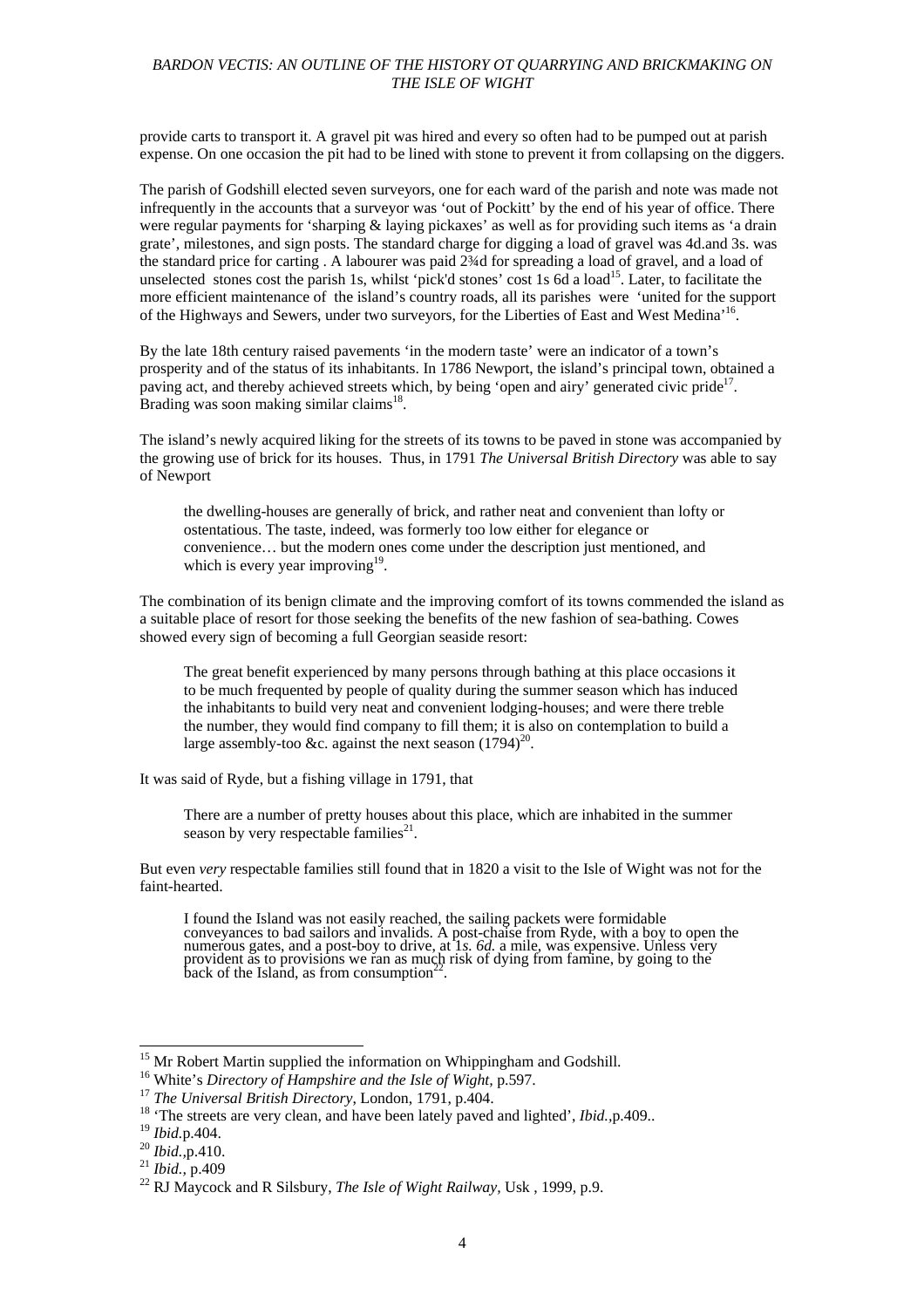In 1829 Ryde obtained the first of three acts for 'Paving, Watching, and Cleansing' what was now considered to be a town, and thereby no doubt the respectable were encouraged further to enjoy their sea bathing at this burgeoning resort.

However, the Island's highways were still little better than field tracks and the general remedy, used elsewhere, of enterprising groups of individuals seeking legislation to set up Turnpike Trusts was disdained, though in 1813 an 'Act for Amending the 'Roads and Highways in the Isle of Wight' was passed by Parliament. This authorized the appointment of Highway Commissioners, empowered to erect toll houses and charge tolls throughout the Island, whereby they could discharge their responsibility, under the magistrates, for the repair and improvement of the Island's roads. One of the first fruits of their endeavours was the surfacing of the Ryde-Newport road with chippings from the Quarr quarries in 1814. The reserves of the stone once used for building cathedrals had become so diminished and what was available so poor, that their best use was for road-making.

In 1819 John Loudon McAdam, 1756-1836, published his *A Practical Essay on the Scientific Repair and Preservation of Roads*, and this was followed a year later by his *Present State of Road-making* which ran to five editions. It was McAdam's conclusion that:

Roads should be constructed of broken stone. The surface of the ground on the track of the intended roads was to be raised slightly above the adjoining land; suitable drains were to be formed on each side of the track; it was to be covered by a series of thin layers of hard stone broken into angular fragments of a nearly cubical shape, and as nearly as possible of the same size; no piece was to weigh more than six ounces. The layers of broken stone were to be consolidated gradually by passage of traffic over the road, and the covering of the road would thus become a firm and solid platform, nearly impervious to water, and durable in proportion to the hardness of the stone of which it was made. Granite, greenstone, and basalt was at first thought best suited for the purpose; but basalt proved ineffective $23$ .

In 1827 McAdam became Surveyor-General of Roads and the state of the country's roads began slowly but steadily to improve, even on the Isle of Wight, where, in 1862 its visitors, according to the *Scientific American,* none other, included the editor of the *Wisconsin Farmer*, then visiting Europe. It was his opinion that

Of all public improvements, the roads appeared to us the most remarkable. They are mostly narrow, but the smoothest and handsomest we ever saw, inclosed with beautiful green hedges all the way, substantially macadamized with a surface as smooth as any sanded garden walk, and furthermore without any of those miserable ditches which make most roads in America so unpleasant and unsafe, they afforded us constant pleasure and made our afternoon pedestrianation of 14 miles seem but a single hour's promenade in some delightful park<sup>24</sup>.

The *Wisconsin Farmer* was but a tourist to whom the Island's fifty toll gates would have offered little inconvenience. But for farmers, tradesmen, and the emerging category of contractors it was a quite different matter and the removal of these gates and their tolls in 1889 was something for general rejoicing. The following year saw the Isle of Wight County Council established with the upkeep of the roads amongst its responsibilities.

The arrival of the railway from London to Southampton and Portsmouth, the opening of regular services of steamboats between the Island and the mainland, the improving roads, and, above all, a favourable climate, saw the further development of several sea-side resorts. Thus in 1860 *Black's Picturesque Tourist and Road and Railway Guide Book through England and Wales* was able to say:

'The town of Ryde is now a considerable and beautiful town, surrounded with groves, villas, and cottages $^{25}$ .

<sup>&</sup>lt;sup>23</sup> Dictionary of National Biography, CD-ROM, Oxford, 1995.

<sup>&</sup>lt;sup>24</sup> *Isle of Wight Online History.* <sup>25</sup> *Dictionary of National Biography, 1995* was 600, in 1811 1600, and in 1851 7147. Black, *op.cit.*, p.71.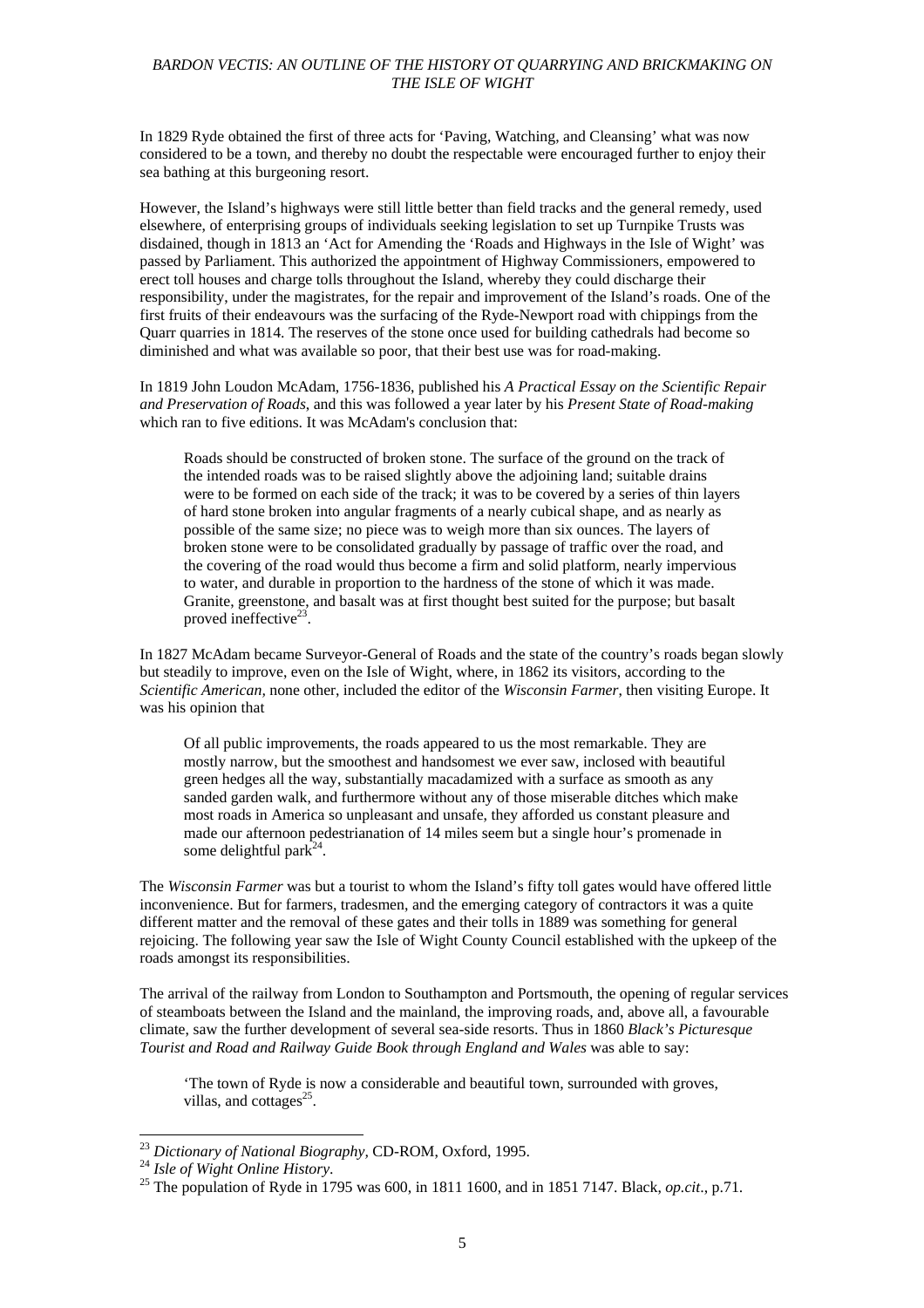This considerable and beautiful town, however, lacked the dignity of an appropriately splendid parish church, and church going was part of the sea-side experience. The denominations were as competitive in their buildings as they were in their sermons.

In 1859 White's *Directory of Hampshire and the Isle of Wight* noted that on the Isle of Wight, 'sandstone of various kinds is plentiful; but as a building material, it has been abandoned in favour of the beautiful Portland stone<sup>'26</sup>.So when a new parish church was to be built for the growing resort of Ryde, now enjoying the dignity of being a chartered borough, the services were engaged of no less an architect than George Gilbert Scott, 1811-78, and his choice of material was indeed Portland stone.

Built in 1870 at an estimated cost of £18,000, and with sittings for 1,300, Ryde parish church was seen as

a magnificent building of stone in the Geometrical Early English style, consisting of chancel with south chapel. nave of six bays, aisles, north porch and a lofty tower on the north side, with arcaded pinacles; and an octagonal spire, relieved by dormer lights, and containing 8 bells $^{27}$ .

The financial resources available to those who planned Ryde's Theatre Royal in 1871, and now demolished, were rather less and brick was the local architect's choice. The nearby quarries at Quarr had by now barely sufficient reserves to meet the occasional request for road chippings, and when Dom Paul Bellot designed the new abbey in 1908 he did so in brick, albeit Belgian rather than local brick<sup>28</sup>.

Sandown went through similar growth to Ryde, becoming a separate ecclesiastical parish in 1847 and a civil parish in 1894 with an Urban District Council. By 1911 its population was 3,840. A pier was built in 1878 and extended in 1895. Esplanades, bandstands, bathing machines, hotels, boarding houses, nursing homes, a railway station, and 9 places of worship helped to attract visitors. In 1915 the local directory contained 128 addresses for holiday apartments.

Ventnor, where in 1809 Mr Waterworth, an enterprizing Newport surgeon, discovered that the virtues of a chalybeate spring were 'very useful in the cure of those disorders which arise from nervous affections and debility', seemed all set for a career as a spa, thanks to the 'pretty cottage' he erected over the spring. Ventnor was now a place for the winter residence of invalids<sup>29</sup>. Indeed, the Island as a whole began to acquire 'desirable winter residences' and was beginning to be seen as a resort for every season of the year. All good news for the local quarry masters, chalk merchants, and brick makers.

In 1881 a census enumerator recorded that Sarah Pritchard, a 51 year old widow living on the Hampshire mainland at Longparish, with three daughters and two sons to support, did so by following the occupation of a master brick and lime burner. The relevance of this for the present narrative is that it illustrates the multi-faceted nature of quarry history and how the kiln and chalk and clay pits are as much within the compass of its interest as limestone, sandstone, and granite. Some years earlier, in 1859, Richard Hobbs of Long Lane in the parish of Arreton, was advertized as 'brick and tile maker, and lime burner'. In 1881, however, James Hobbs, of Long Lane, Arreton, perhaps Richard's son, is described simply as a brickmaker, and as such appears in Kelly's *Directory* of 1915, though of Pan Lane, Newport<sup>30</sup>. Lime burning has been abandoned.

 $26$  p.594.

<sup>27</sup> *Kelly's Directory of Hampshire and the Isle of Wight*, 1915. 28 Pevsner, *op.cit*., p.761, acclaimed him as 'a virtuoso on brick'.

<sup>29</sup> Black, *op.cit*.,p.70. The attractions of Ventnor did not appeal to all. In March 1850 Thomas C Wright, a London lawyer convalesced at Madeira House, Ventnor, having hear Torquay was relaxing and unhealthy though 'Life in Ventnor however is dull enough'. A year later he advised a friend 'Aberystwyth possesses few attractions as any place I know, Ventnor excepted'. Banks Archives RWB 11/1/21 and. RWB 10/1/17.

<sup>30</sup> The 1881 census also mentions Harry Hobbs, 27, of Arreton, as a brickmaker and Kelly's *Directory*  of 1915 and 1927 makes mention of James William Hobbs, Long Lane, Staplers, Arreton North as a brickmaker.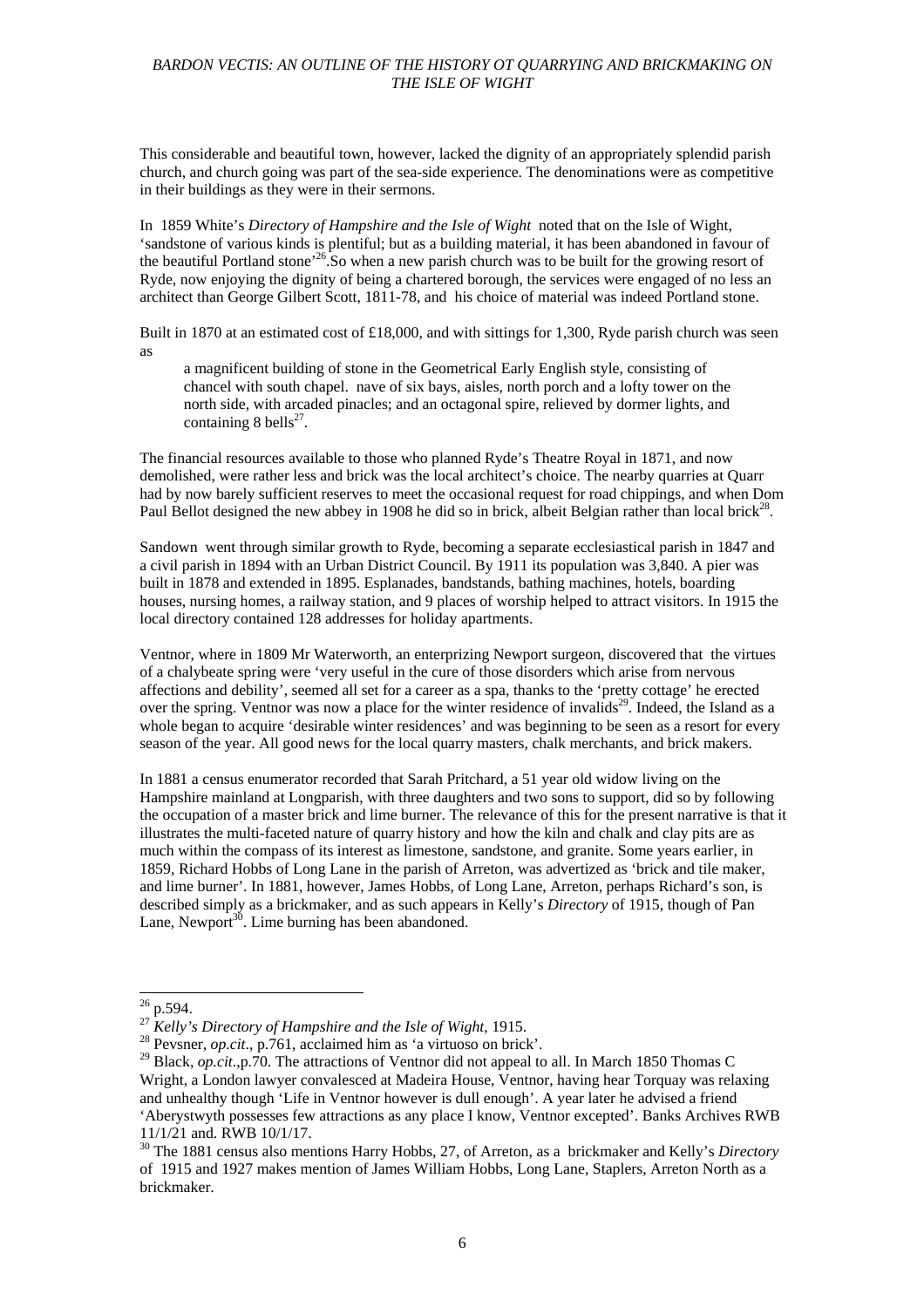Arreton Down has been known over the centuries for its easily accessible clay, and kilns have long been part of its topography. Names such as Lime Kiln Shute have historical significance and evidence of a medieval pottery kiln has been found on the Down's ridge towards Knighton. In 1736 were found on the Down 'several ancient weapons….among them were some spear-heads and axes, similar to those sculptured on Roman altars<sup>31</sup>. The implication that digging for marl had been practised on Arreton Down since Roman times is supported by the fact an early  $19<sup>th</sup>$  C brickyard was established at Downend close to the site of a Roman villa. The clay for bricks and tiles had been locally dug and the firing done on site. The 1861 census records that Joseph Butcher, a brick-burner, was living at Downend with his wife and five children. By 1881, however, Joseph, widowed and remarried, had established a brickyard at Northwood where he employed seven men and seven boys. Brickmaking was continued at Downend by William Barton and his sons who were also Bible Christian local preachers. The yard was taken over in 1926 by the Downend Brick Manufacturing Company, employing four brickmakers who worked inly in the summer months. The company survived until 1957 when it went into new ownership and closed two years later.

Field names often commemorate brickmaking activity which otherwise would be unknown, and this is evidenced on the west bank of Medina by such names as Brickyard Butt, Upper Brick Kiln Ground, and Lower Brick Kiln Ground. These predate an 1812 estate map which shows a brickyard on the land of Werrar Farm. It was re-opened in 1866 by Albert Edward Flux whose brother farmed Werrar. Two riverside quays were built for barges to off load coal for firing and to take on bricks for the return journey to Southampton where they had a ready market. The brickyard finally closed in 1958, succumbing to the competition of mechanization, rising transport costs, and dwindling supplies of suitable clay.

The architect John Nash, 1752-1835, built East Cowes castle in 1798 as his country house and acquired the Lower Hampstead estate on the west side of the Newtown Creek in 1803. He later built Hampstead House, established a brickyard, and in 1816 built Newport's handsome Town Hall in brick and stucco In 1832 a tramway was built from Hampstead House to the brickworks which were served by its own quay. Gravel and timber came from Southampton and Lymington by sea, the returning barges carrying bricks for mainland builders. This brickyard was still working in 1863.

When Lower Hampstead yard closed, the three Prangell brothers,, who already ran a brickyard near Lymington set up a yard at Fish House Point, commemorated by Brickfield Farm House. This brickyard was short-lived and was destroyed by a severe storm in 1866. The brothers then moved their enterprise to Lower Elmsworth, where they built a two chambered kiln on the edge of Clammelkin creek. The bricks were taken by barge to Shoreham, Litt1ehampton, Chichester, Portsmouth and Southampton. Thomas Henry Prangnell advertized as a brickmaker in Kelly's *Directory for Hampshire and the Isle of Wight* in 1915, but ceased operating soon after.

In 1770 an Act of Parliament was obtained 'by the principal gentlemen of the island' to establish

one general house of industry for the whole island. The plan was adopted, and carried into execution at very great expence. The building for this purpose is erected in the forest of Parkhurst, near Newport, and contains generally about five hundred paupers<sup>32</sup>.

Pritchetts, a bnckmaking family from the Hampshire mainland, won the contract to supply bricks and tiles for the building and set up a brickyard nearby. After completing the Workhouse, Pritchett set up another yard at Kitbridge to supply bricks and tiles for the erection of Parkhurst Barracks. In 1800 Pritchett and his son George opened a yard at Bierley near Niton. Other Pritchett yards followed at Newbridge, Wellow, Ningwood, Tapnell, Gurnard, Cowes, Northwood, Sandford, (near Godshill), Gunville and Rookley. In 1881 William Pritchett<sup>33</sup> who lived in Shalfleet at Pallance Farm, besides employing 3 men and 3 boys on the farm, employed a further 9 men as a brick and tile maker,. Sons and grandsons followed in his footsteps with yards at Northwood and Rookley. The brickworks at Rookley survived until 1974, when, as the last remaining yard on the Island, it closed.

<sup>&</sup>lt;sup>31</sup> White's 1859 *Directory of Hampshire and the Isle of Wight*, p.664.<br><sup>32</sup> *The Universal British Directory*, London, 1791, p.398.<br><sup>33</sup> b.1837.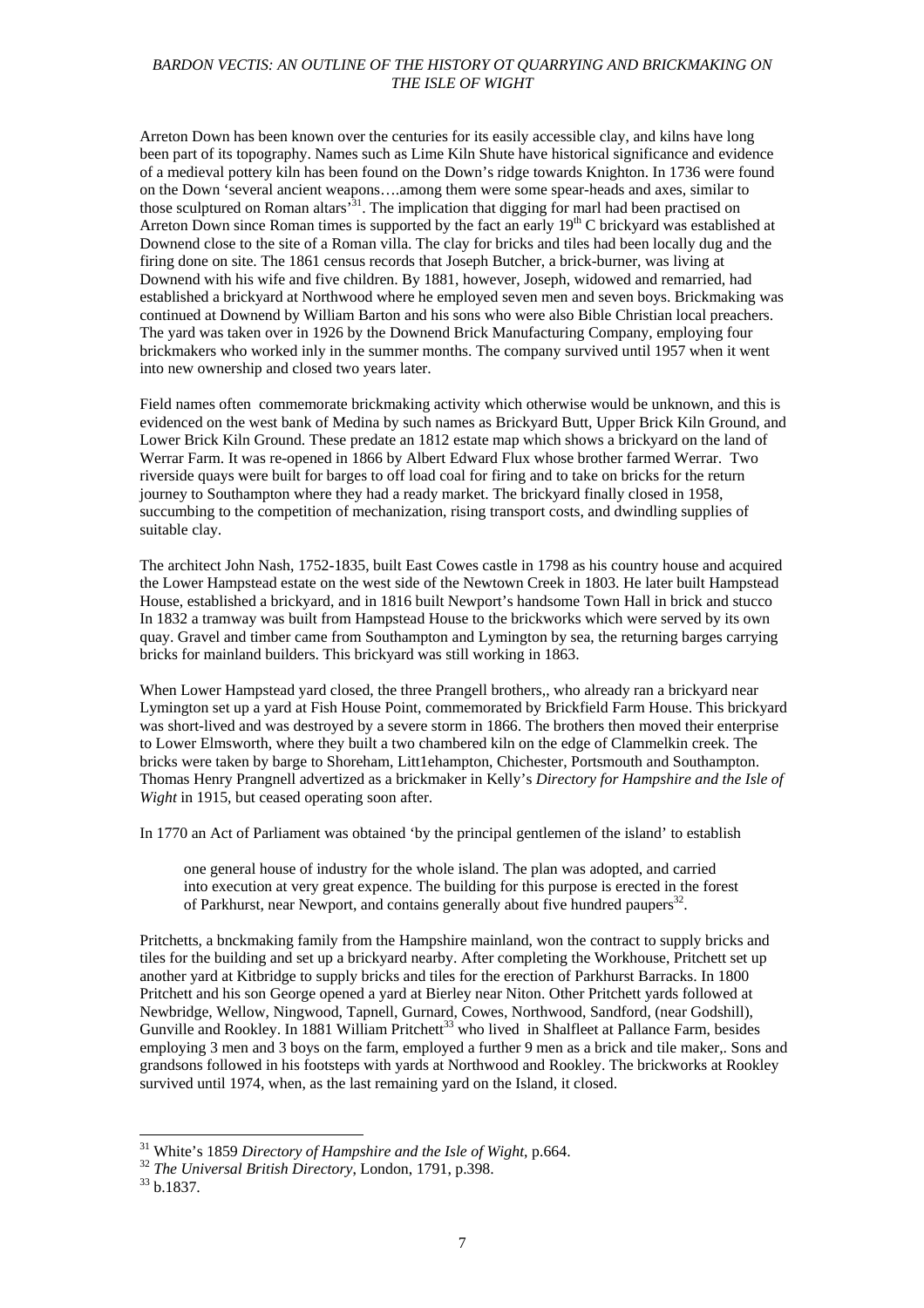In 1869 Jacob Kent of Brading, aged 33, leased a piece of land from the White Popham Estate on the outskirts of Shanklin known as Batts Ground and set up a brickyard next to the slaughter house. Here Jacob and his brothers made bricks during the summer and built rows of houses in the rapidly expanding town in the autumn and winter. In 1880 he opened a yard at Sandown at Street End, conveniently near two railway lines. His kinsmen George, 32, and George Henry Kent, 22, were also brickmakers, living in Brading, and perhaps working for him. By 1900 he had another brickyard at Cliff Farm on the western outskirts of Shanklin. He died in 1913 and Alfred, one of his three sons, took over Sandown and Cliff yards<sup>34</sup>. The Cliff yard is thought to have closed by 1914, though the Sandown vard survived until  $1927^{35}$ 

 $19<sup>th</sup>$  C brickmaking sometimes brought with it opportunities for social mobility. Houses were in great demand as the Island's seaside resorts developed. William Henry Paul was born on the Hampshire mainland in Lymington in 1856. As a young man, now a bricklayer, he crossed the Solent and by 1881 was lodging at Freshwater with Edward Chambers, also a bricklayer. He was soon to marry and had at least three children by his wife, Emma, all of whom were baptised in the local Wesleyan Methodist Chapel. In 190I Emma is described as a lodging house proprietor, and a year later William took out a 21 year lease of the Freshwater Farm Brick Works, with a landing stage on the River Yar, paying royalties on the bricks he made and the clay and sand he used or removed, and by 1915 he was advertising himself as a builder and contractor, of Broadway, Totland. In 1927, aged 71, he was still active as a builder, and could now be contacted by telephone, on Freshwater 17.

By the late 1800s middlemen had begun to emerge, like Richard Woodward of Rookley, 'Coal and Brick Merchant'36. In 1881, aged 36, he was employing 6 men, and retailing, no doubt, locally produced bricks. He was still in business in 1915. In the early  $20<sup>th</sup>$  C the Isle of Wight Brick and Tile Company Ltd at Ningwood, the Bembridge Company Limited, joined later by the Carisbrooke Brick, Tile, and Pottery Works at Gunville, Carisbrooke which aspired to the dignity of a 'head office' in Newport<sup>37</sup> were all providing the Island's house builders with their bricks .

It is estimated that in 1900 there were only 20 cars using the Island's roads and a 1901 guide-book. relates with some pride the surviving pre-eminence of the horse and carriage:

The Isle of Wight is one of the few places in the kingdom where the coach and the charà-banc have not only survived the advent of railways, but continue to flourish in spite of them $38$ .

By 1915 their numbers had increased sufficiently to justify eight 'motor engineers' and four garages<sup>39</sup>. The arrival of the internal combustion engine would soon be increasing both the wear and tear on the Island's roads and the demand for road grit, to the satisfaction of local gravel merchants. They benefited very little, however, when in 1930 the County Council purchased from the War Office the mid 19th century cliff top military road linking Freshwater and Chale. The original purpose of the road was to facilitate the movement of horse-drawn artillery along the coast facing the English Channel. In the 1920s it was tar macadamed and gravel for the process was mined from the beaches at the foot of

<sup>39</sup> *Kelly's Directory* 1915:

l

Motor engineers. Garages:

PC Alford East Cowes Clark's Garage, Ryde TB Briggs Cowes AC Clark, Ventnor HP Colenutt, Sandown A Cooper, Freshwater Coombes Brothers, Shanklin R Stent, Freshwater WAJ Lasman, Shanklin Pollard and Sons, Ryde AP Scott, Newport AR Watson, Bembridge

 $34$  By this time the lease had expired on Batts ground and was not renewed.

<sup>&</sup>lt;sup>35</sup> It is however not mentioned in Kellys 1927 *Directory*.<br><sup>36</sup>He was born 1845 in Lambeth, south London.

<sup>37</sup> Kelly's *Directories*, 1915 qnd 1927. 38 Ward Lock, *op.cit*.,p.7.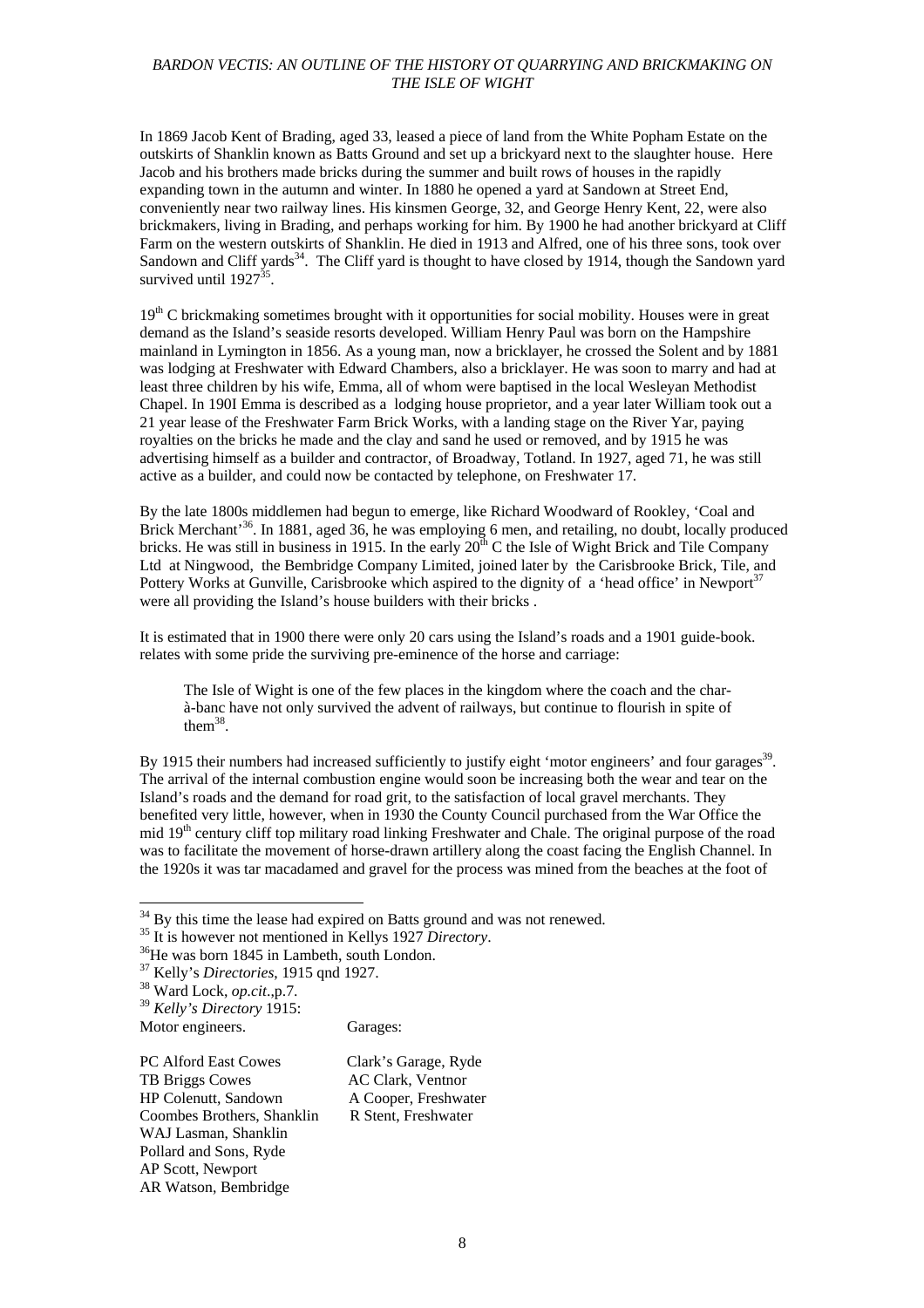the cliffs<sup>40</sup>. The County Council's new scheme was ambitious, involving both rebuilding and widening the road, and its completion took six years. But though it did much to relieve local unemployment, little local stone was used, the greater part coming from the Tapnell Quarries, near Chesil in Dorset<sup>41</sup>.

\_\_\_\_\_\_\_\_\_\_\_\_\_\_\_\_\_\_\_

The coming of the railway to the Isle of Wight was resisted as strenuously as it was elsewhere. White's 1859 *Directory of Hampshire and the Isle of White* quoted William Henry Davenport Adams, an island newspaper editor, with approval:

Happily for the tourist no *railway* profanes the quiet of its vales. Nature is uindisturbed in her loveliness; in her sublimity. The winds roam through the island-dells and storm across the island hills, that stir the white crests of the Solent, or agitate into anger the broad waters of the Channel, bear no loud whistle, no whirr of ceaseless wheels, to scare the Naiad from her haunts, or the Oread from her groves! $42$ 

The Editor of White's *Directory*, however, considered he had bad news for both Adams and his readers:

Alas, the poet's dream will soon be despoiled, as Acts of Parliament are expected to be obtained in 1859, for the construction of *Railways* from Cowes to Newport, and from Ryde to Ventnor; and other lines are projected.

The Cowes and Newport Railway, five miles in length, linking West Cowes to Newport, incorporated in 1859, opened in 1862, having successfully overcome a hostile petition on its way. None of its three directors had addresses on the Isle of Wight<sup>43</sup>. The Isle of Wight Railway, linking Ryde and Shanklin, opened in 1864, and arrived at Ventnor two years later, in 1866. Of its six directors, only George Young had an address on the Isle of Wight<sup>44</sup>

The Cowes & Newport Railway ran in isolation until the opening of the Isle of Wight-Newport Junction Railway in 1875 connected Newport and Cowes with Sandown, Ryde, and Ventnor. Unlike most of the directors of the Island's other railways, this railway was served by a more locally connected directorate.

Thomas Webster, for example, of Beechfield, Sandown, was a director who saw the commercial advantages in offering easy communications with the mainland through Stokes Bay where the railway, of which he was also a director, offered mainline connections through the London and South Western at Gosport. Jonathan Joliffe, another director, was a prosperous farmer and a successful builder from

 $40$  I am indebeted to Jill Reilly of the Isle of Wight Archaeology Society for this information.

<sup>&</sup>lt;sup>41</sup> I am grateful to Mr Robert Martin for this information about the military road.

<sup>&</sup>lt;sup>42</sup> William Henry Davenport Adams, 1828-1891, 'began a life of unceasing literary toil by editing a provincial newspaper in the Isle of Wight, and while still young established a connection with the London press through such journals as the *Literary Gazette*, the *London Journal*' and *London Society*.' He made some reputation in turn as a writer of popular science, a writer for boys, a translator, and a lexicographer' [*DNB*]. His *History, Topography, and Antiquities of the Isle of Wight*, was published in 1856 by James Bridden of Ryde, who published, on Saturdays, *The Isle of Wight Mercury*, of which Adams, presumably, was editor.

 $43$  The chairman, the Hon Henry William Petre of Chelmsford, was the second son of the  $11<sup>th</sup>$  Lord Petre. He was also chairman of the South Essex Railway and a Deputy Lieutenant of the County of Essex.. The other two directors had addresses in the City.

<sup>44</sup> Appley Towers, Ryde. The chairman, Alexander Beattie, JP, of Chiselhurst, Kent, was also a director of the South Eastern and Dover Railway Company. Born in Edinburgh and educated at Glasgow University, 'he was formerly an East India Merchant, in Calcutta, Liverpool, and London'. Joseph Bravo of Lancaster Gate was also a director of the Potteries, Shrewsbury, and North Wales Railway, and Thomas Norton, of Bolton Row, Mayfair, was also a director of the South Eastern and Dover Railway.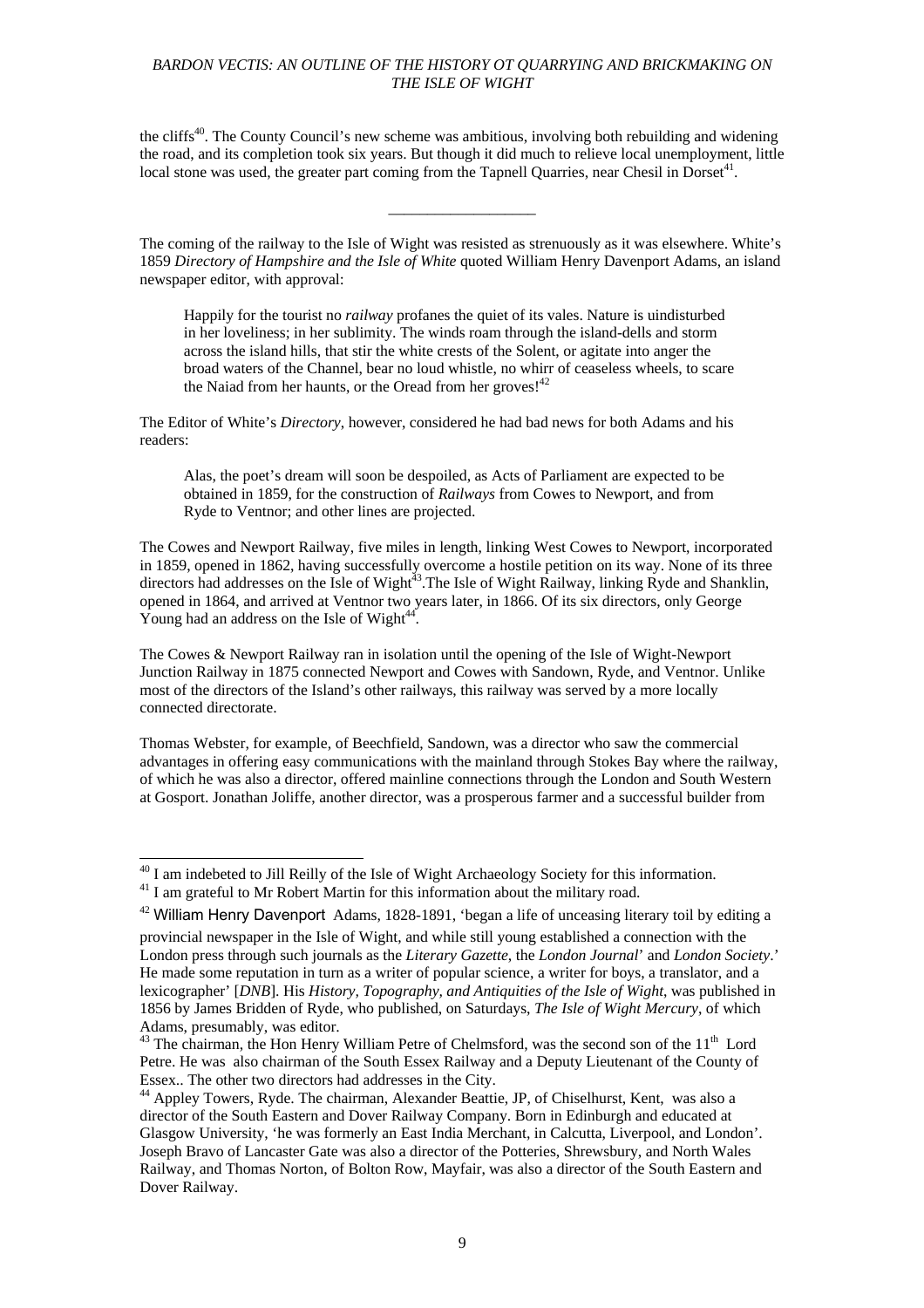Bonchurch<sup>45</sup>. He too would see the advantages of the railway in distributing, bricks, building materials, and agricultural lime.

In 1886 it was reported that:

Powers have been obtained to construct a tunnel from a point midway between Brockenhurst and Lymington on the London and South-Western Railway beneath the Solent to the Newport and Freshwater Railway on the Island. The tunnel will be about two miles long, and will enable the journey from London to Freshwater, Newport, Ventnor and other parts of the Island to be made without change of any kind<sup>46</sup>.

Such optimism, though still flourishing in 1901, proved unfounded and the tunnel was not built, to the great loss of the Island's quarrying and brick-making industries. However the quantities of ballast required for laying and maintaining the Island's railway tracks meant that commercial quarrying was increasingly becoming a viable proposition. Though granite and limestone chippings were preferred for ballast, chalk was taken from Ashey quarry for the Ryde and Newport railway and the Pan Down chalk pit also had a railway siding, as did the Wellow, Ningwood, Gunville, and Sandown brickyards.

In 1864 the Isle of Wight Railway used chalk as ballast, and in 1875 the Ryde and Newport Railway used both chalk and stone. Though it is recorded that in 1879 the Newport, Godshill, and St Lawrence Railway used broken stone, it is thought more likely that chalk was used. Gravel was used for ballast in 1872 by the Isle of Wight [Newport Junction] Railway and in 1882 the Brading Harbour Improvement Company used shingle, whereas washed gravel and coarse sand was the choice in 1889 of the Freshwater, Yarmouth, and Newport Railway. Though some of the Island's railways did have quarry sidings much of the gravel ballast was imported and it is known that there were ballast trains running at Brading Harbour<sup>47</sup>.

Chalk pits were a common part of the Island's landscape, though not always appreciated by the  $19<sup>th</sup>$ century tourist and one guide book warns the traveller making his way from Brading railway station to inspect the remains of the Roman villa that he would have to pass 'a glaring chalk quarry' on his way<sup>48</sup>. There was though during the  $19<sup>th</sup>$  century a growing demand for the Island's chalk:

\_\_\_\_\_\_\_\_\_\_\_\_\_\_\_\_\_\_\_

Chalking the land where considered necessary was general on the Island, applied to the wheat stubbles at the rate of 15 to 20 tons an acre, and allowed to lie before being ploughed  $in^{49}$ .

According to Samuel Lewis the local chalk could also be burned into lime of good quality. In the eighteenth century the benefits of the systematic application of lime to acid soil became more generally appreciated. To this end farms acquired their own lime kilns and the great growth in the amount of cultivated farmland brought about between 1790 and 1810 by the enclosures was accompanied by a

<sup>&</sup>lt;sup>45</sup> In 1881 he lived at Luccombe Farm Bonchurch farming 300 acres and employing 10 labourers, and having 27 men working for him in his building firm. William Joliffe, no doubt a kinsman, also of Sandown, was a lime burner.<br><sup>46</sup>A Pictorial and Descriptive uide to the Isle of Wight, London, 1901, p.4.

<sup>&</sup>lt;sup>47</sup> I am grateful to the Archivist of the Isle of Wight Railway Company for the information in this paragraph, largely derived from the Board of Trade Inspectors Reports, held in the National Archive. <sup>48</sup> Ward Lock, *op.cit.*, p.75. In 1901 it may have been James Baker, born in Jersey in 1853, who worked

this chalk quarry with his eldest son, Percy. He lived at 'Lyndhurst' with his wife and five children and in 1881 was described as a quarryman<sup>48</sup>.<br><sup>49</sup> VCH Vol V, p.507.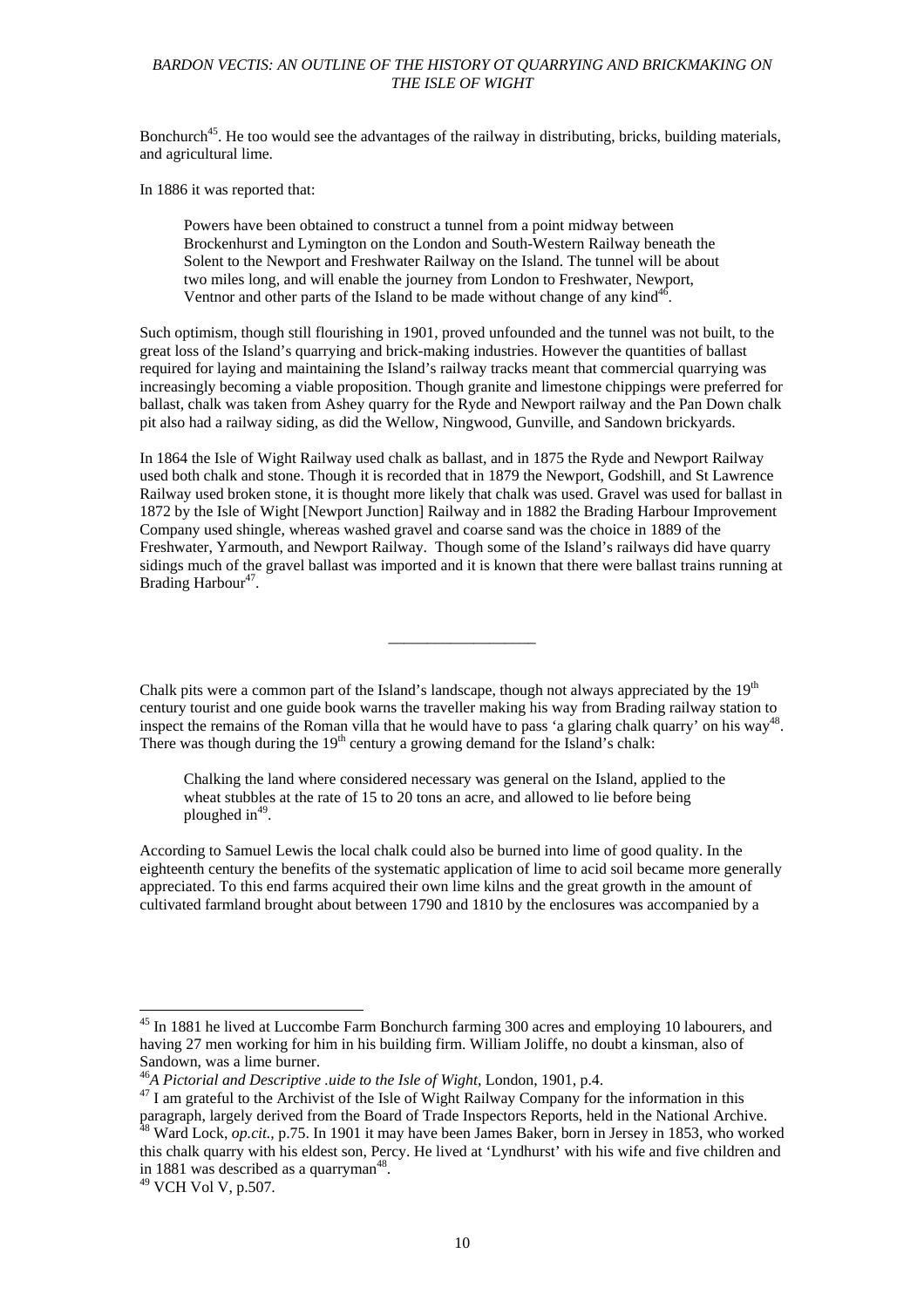multiplication of lime kilns. Such a kiln, built in brick in the mid-19thC, and probably burning chalk from the nearby Shide chalk quarry<sup>50</sup>, has recently been examined and described by local historians.

Lewis also noted in his observations that the Island's chalk was 'particularly serviceable as a cement under water, for which it is extensively employed'. The manufacture of cement on the Isle of Wight became centred upon the west bank of the River Medina, half way between Cowes and Newport. Here, on Werrar farm, mentioned already for its brickworks,<sup>51</sup> at Northwood, and owned by Queen's College, Oxford, there was a water mill.

Work began on building it in 1790, but ceased three years later for want of financial support, and by 1799 it was being used as an army barracks. In 1825, however, Queen's College, Oxford leased the mill to George Ward of Northwood House, who rented it to James Westmore, a miller. But flour milling had ceased at West Medina mill by 1840, when Charles Francis and Sons, then of Nine Elms, London, obtained a lease from Queen's College and built a cement works on the site.

This development was not viewed with any enthusiasm by gentlemen who saw any invasion of the Isle of Wight by trade and industry as a sorry development;

There is no gentlemen's property between Newport and Cowes and the area had already been despoiled by the cement works… for three miles around we are aware of them and they are a great nuisance to the Isle of Wight $52$ .

Roman cement, which was generally used for building in the early nineteenth century, was made by burning nodules of clay, known as *septaria*, or cement stone, in a kiln at great heat After cooling. the resultant clinker was ground into fine powder and then mixed with water for use as mortar or cement. In the 1830s the dramatic growth in the size of London, and the accompanying need for more and more houses, made demands upon local supplies of cement and mortar which could no longer be met. This led Charles Francis and Sons to turn their attention to the Hampshire and Dorset coasts as an alternative source of septaria, and to establish their new works at West Medina Mill. At first bottle kilns were built for burning the clay, but these were superseded in time by twenty-six chamber kilns, the clinker being ground down into dust by the mill, using the tidal waters of the Medina.

Medina cement, as it was known,set more quickly than Roman cement and was used for building breakwaters at Dover, Cherbourg, Alderney, and Sandown. It was also used in the construction of Osborne House 1845-51; and in 1852 for the construction of concrete buildings at East Cowes with walls more than a foot thick. It was awarded a gold medal at the Great Exhibition and in 1856 Charles Francis & Sons were advertising

Medina Cement Concrete Buildings suitable for soldiers' huts, emigrants' dwellings, temporary churches, school houses, and workmen's cottages, all of which may be built with greater rapidity and economy than with any other materials $5<sup>3</sup>$ .

But Medina Cement had to compete against the stronger Portland cement concrete discovered and patented in 1824 by Joseph Aspdin, a Hunslet bricklayer, 1778-1855. It is made by mixing finely

 $50$  Chalk pits could serve social as well as economic purposes, and during the reign of Henry VIII the courts for the hundred of West Medine were held at 'Westmedine le Pitte', which has been identified the chalk pit at Shide.

<sup>&</sup>lt;sup>51</sup> The name of the farm commemorates in Old English 'the river bank where there was a weir'. This account of the Medina Cement Works draws heavily upon a scholarly, but unattributed cyclostyled paper entitled 'West Medina Water Mill' found amongst the papers of Bardon Vectis at St George's Down. Internal evidence suggests it was written in 1981.Aggregate Industries would be very grateful for any information as to the authorship of this paper, and would like to give it give due

acknowledgement in subsequent editions of this history.<br><sup>52</sup> RJ Maycock and R Silsbury, *The Isle of Wight Central Railway*, Usk, 2001, p..17.

<sup>&</sup>lt;sup>53</sup> This is possibly the earliest example of a cement firm advertising concrete buildings, for Portland cement concrete does not appear to have come into use for building construction until the 1860s.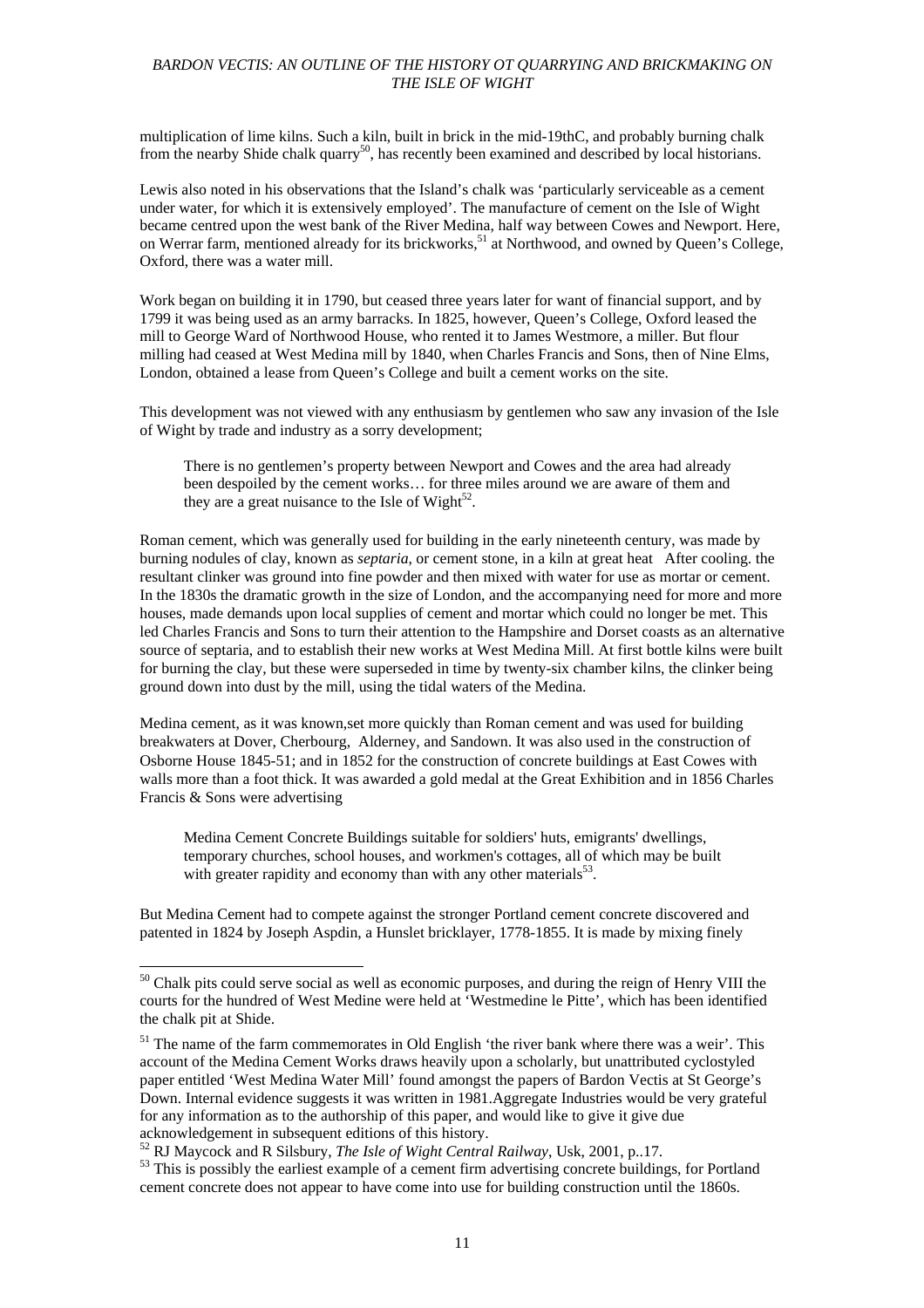ground chalk or limestone with clay or mud containing silica and alumina. The mixture is heated to a temperature of about 1500°C, after which, on cooling, a clinker is formed which is then finely ground. For its manufacture at West Medina, chalk was shipped from Portchester and Paulsgrove, and later by rail from the same chalk pit at Shide, the 16<sup>th</sup> century 'Westmedine le Pitte', already mentioned. Clay was dug from the River Medina as well as from the mud flats at Hamble and Fawley in Southampton Water, and brought to the company's quay by its own lighter. When these sources were exhausted, suitable clay was later found alongside the mill .

Amongst other local construction works, Portland cement from the Mill was used for the construction of the Spithead Forts, and it also won prizes at several exhibitions, including a Bronze Medal in 1851, a Gold Medal at the Havre Exhibition in 1868, and the Highest Award at Paris in 1875.

Notwithstanding these successes, the Medina Cement works began to fail. The company, which in its prime employed 100 men, lacked the financial resources and commercial expertise for innovation. Declining profits were diminished further by dishonest book-keeping, and in 1871 the firm went into voluntary liquidation. Charles L. Francis died in 1873 intestate. Under new management, however, the company managed to survive, Captain Henry Francis, previously a junior partner, being re-employed as works director<sup>54</sup>.

In 1895 the company leased part of the chalk pit at Shide and concluded an agreement with the Isle of Wight Central Railway for the haulage of chalk, using the cement company's own wagons, to the mills at Medina at a rate of 5d. a ton, subject to a guaranteed traffic of 30,000 tons a year. A spur was laid at Shide from the railway's siding, through a deep cutting and a short tunnel into the pit itself, where once the knights and yeomen of the Hundred of West Medina met for their deliberations.<sup>55</sup>. The chalk was obtained by boring holes in the pit face which were then charged with black powder. The resulting fall was loaded by hand into the railway wagons. By 1913 the company had twenty-five of these wagons and the Isle of Wight Central Railway was charging 6d a ton for hauling them and their contents to West Medina<sup>56</sup>.

At the works the chalk was ground and mixed with mud, brought by lighters to the works quay, from the estuary of the Medina. The resultant slurry flowed into a large settling pond. The solid matter gradually sank to the bottom, and the water drained off. The deposit was then dug out and conveyed to the drying flats, before being taken to the kilns for burning<sup>57</sup>. The men loaded the kilns, stripped to the waist, drinking quantities of *Burgoo*, oatmeal flour mixed in a bucket with water, to relieve their thirst and the effects of the heat. Drawing the kilns after they had been burnt was just as back-breaking, and the clinker was often still red-hot. Light was supplied by smoky double wick paraffin lamps, and steam and fumes were constantly being emitted from the kiln chimneys.

A jaw crusher was used for the first reduction of the clinker, then it was ground by millstones, before being passed through a circular screen into the cement shed. Both the kiln gang and drawers were paid by tonnage, elsewhere in the works a 56½ hr week was worked at 4d an hour for labourers and 5½d an hour for mechanics.

In 1906 the company amalgamated with 26 others to form Associated Portland Cement Manufacturers Ltd, perhaps better known nowadays by the names Blue Circle and Lafarge. As part of a policy of modernization, in 1911 the chamber kilns were replaced by a rotary kiln, though some of the old kilns were brought back into use for a while to meet the demand for cement after the Great War. The mills finally closed in 1944.

l

<sup>&</sup>lt;sup>54</sup> He combined these duties with those of Commandant of the Isle of Wight Rifle Volunteers and lived at Dodnor Lodge, *alias* Dodnor Cottage, at West Medina.<br><sup>55</sup> RJ Maycock and R Silsbury , *op.cit.*, p. 92.<br><sup>56</sup> Ibid., p. 145. That year, 1913, the Isle of Wight Central Railway carried in all 40,994 tons of chalk and

<sup>10,349</sup> tons of gravel.

<sup>57</sup> Coke was brought from Portsmouth in the company's steamer, the SS *Rochester.*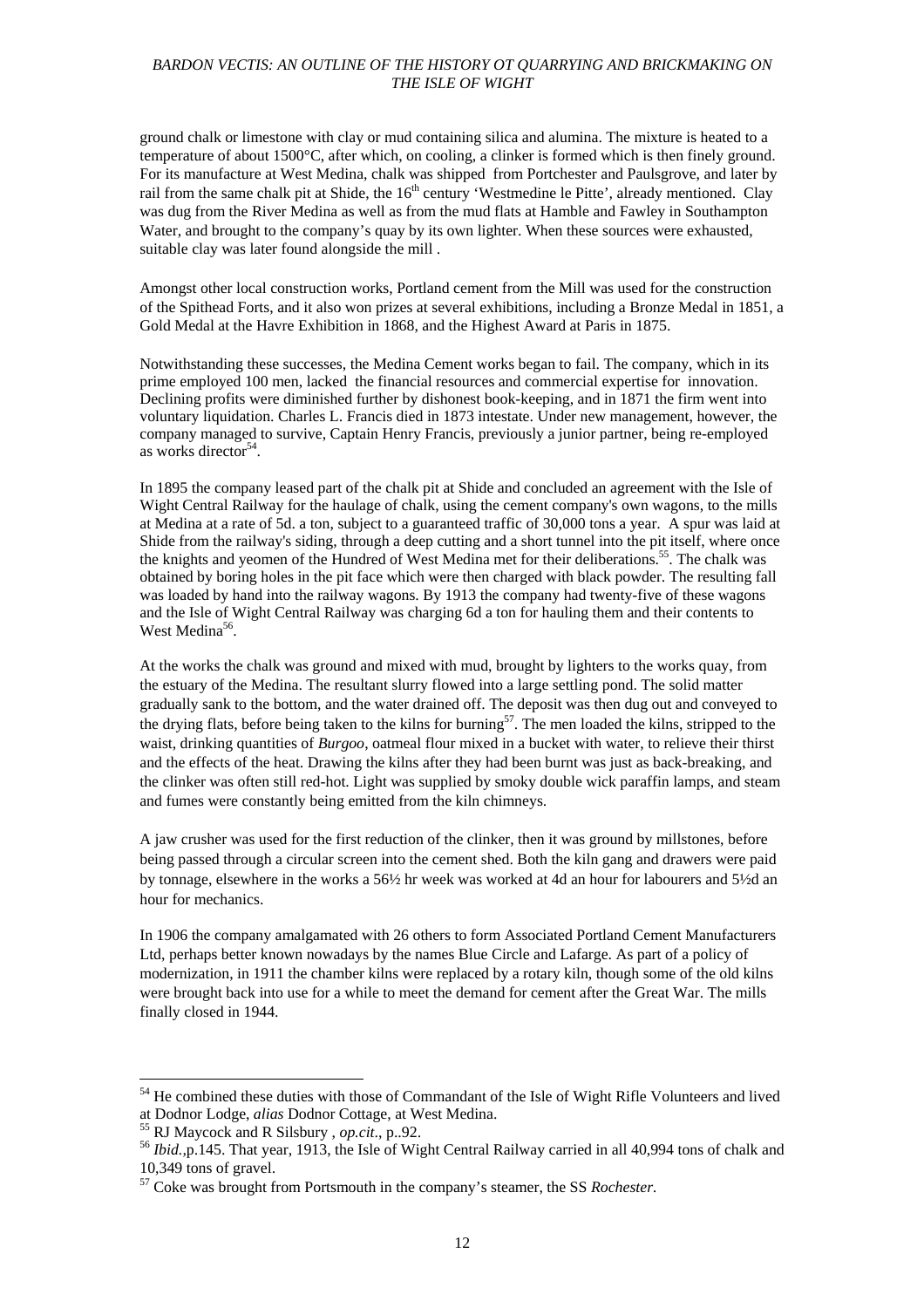Maycock and Silsbury, in the first volume of their trilogy on the Isle of Wight Railways<sup>58</sup>, describe how the railway station at Ventnor is set in a sandstone quarry, and how the stone was used for the station and the engine shed. A desire amongst local opinion not to spoil the town's amenities outweighed inconvenience. The quarry is known to have existed since at least 1841. Tradition, however, has it that

French prisoners of war, who were housed at Bonchurch during the Napoleonic War, worked in the quarries and cut out caves that were later used by local coal merchants for their stores; certainly some of the stonework is particularly fine and it is said that some caves contain graffiti carved into the walls by prisoners<sup>59</sup>.

In 1867 the Isle of Wight Railway Company allowed Joseph Bourne, its Engineer and Manager, £60 with which to begin the commercial exploitation of the quarry. Stone, until 1900, was supplied to the rival Isle of Wight Central Railway, as well as to builders and newly established local authorities. Henry Kemp Day, who had joined the company in 1868 and served it successively as 'clerk, bookkeeper, audit clerk, and cashier' in 1888 was appointed Quarry Superintendent and Company Secretary at £200 a year.

In March 1902, to encourage trade, the company printed price lists and set up a board in the station yard announcing the presence of the '*St Boniface Quarries'.*It may have gained trade, but it would have done little to relieve the complaints made by female passengers who are alleged to have complained about the effect of the quarry dust on their clothes. From 1893 to 1922, when trading ceased on the regrouping of the railways, which on the Isle of Wight became part of the Southern Railway, the annual profit on the quarry ranged from £35 to £125, achieved in 1912 when plans were afoot for stone from Ventnor to be used on the Hampshire mainland at Keyhaven<sup>60</sup>.

The Medina Concrete works were not without their rivals, though their careers were generally short lived. The Isle of Wight Cement Company, for example, was established at Brading in  $1884^{61}$ , and was sufficiently confident of its future to arrange with the Isle of Wight Railway for a spur to be built linking Bembridge with the works at Brading. The company had closed, however, by  $1905^{62}$  when efforts were made, unsuccessfully, for their reopening. But satisfactory terms could not be negotiated with the Isle of Wight Railway for the carriage to Brading of the coal, essential for the production of the cement, and of the finished product on the return journey. Moreoever, negotiation also failed to produce the hoped-for supply of chalk from an old quarry near Brading station, so important for the company's successful operation .Then, in 1912, a Sandown solicitor rented some land on the company's behalf adjoining the works, and operations re-commenced. But within two years it was reported that the company was insolvent<sup>63</sup>. There was, though, to be life after death, and in 1924 the Isle of Wight Tarmacadam Company, 'Manufacturers of Tar and Bituminous Macadams and Concretes, Road Makers and Public Works Contractors. Quarry Owners' was energetically seeking local custom<sup>64</sup>. Their registered office was Portland House, Bonchurch; their works and quarries were at Gills Cliff

<sup>&</sup>lt;sup>58</sup> The Isle of Wight Railway, Usk, 1999.

<sup>&</sup>lt;sup>59</sup> *Ibid*, p.49.<br><sup>60</sup> *Ibid*. p.137. I am grateful to the archivist of the Isle of Wight Steam Railway for the information about the St Boniface Quarries.

<sup>&</sup>lt;sup>61</sup> One of the company's shareholders was Andrew Peterson, a retired lawyer from India. In 1879 he began building on the Hampshire mainland Sway Tower, which, when completed in 1886 was 217 ft high. Constructed of concrete, it is held to be the tallest non-reinforced concrete structure in the world. Andrews intended to be buried within the tower and that a perpetual light should signify the presence of his mortal remains within the building. This was thought to be a hazard to shipping and not permitted.

<sup>&</sup>lt;sup>62</sup> RJ Maycock and R Silsbury, *The Isle of Wight Railway*, Usk, 1999, p.118..<br><sup>63</sup> Probably Mr Arthur E Greville, Solicitor, of St John's Road, Sandown. Maycock and Silsbury, *supra*, p.119. 64 'We understand that you are commencing jobs at Shanklin, and will probably want supplies of stone,

concrete aggregate, blocks, etc. We shall be glad to quote you for anything you may be wanting. 16.12.1924. Isle of Wight Tarmacadam Company to Mesrs James Ball & Son, Contractors, Victoria Road, Cowes.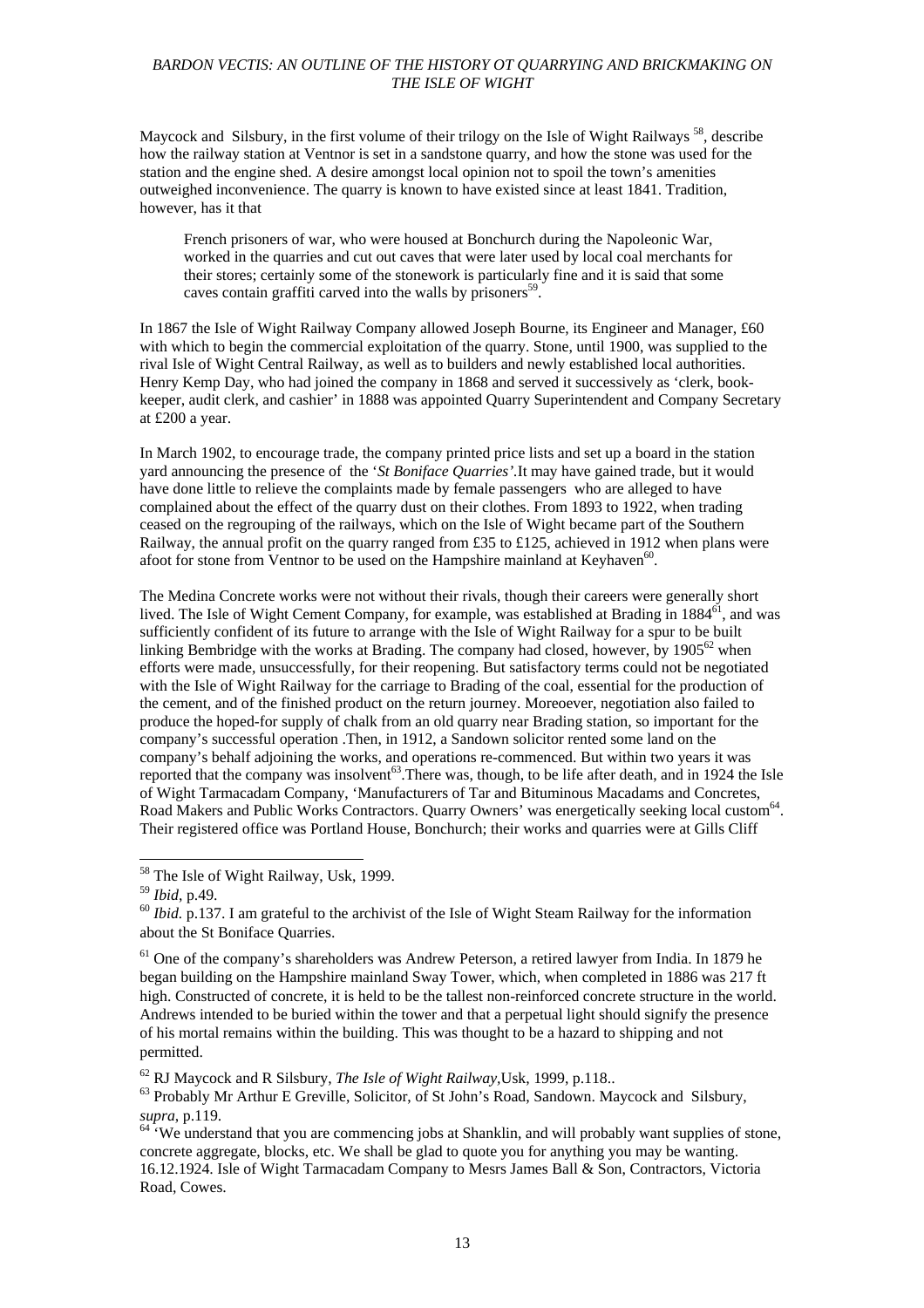Road, Ventnor, and the company was headed by Stephen Canning Day as its managing director<sup>65</sup>. Stephen was the eldest son of Daniel Day, senior <sup>66</sup><sub>a</sub> master builder, employing 20 men in 1881, of whom Daniel junior was one, working as a stone mason. By 1901, however, Stephen was described as 'a superintendent to a builder', and his younger brother, Daniel Day, junior, as a 'houseman of carpenters'. In 1915 Kelly's *Directory* describes Stephen as Assistant Overseer of the Poor for Bonchurch and clerk to the parish council and Daniel as the local assessor of income tax and agent to the Royal Fire and Life Insurance Company. Their hold upon the affairs of Bonchurch was pretty comprehensive if their description in the Kelly's is to be believed:

#### *Daniel Day and Son, builders, contractors, stone and monumental masons, house and estate agents.*

Kelly's *Directory* for 1927 carried a discreet advertisement for 'Daniel Day and Sons, Builders' and the bold type is taken by a new-comer, the Brading Cement Co, which enjoyed, according to Kelly, such marks of modern technology as a telephone [Brading 5] and an address for telegrams [Cement, Brading]. It was part of British Portland Cement Manufacturers Limited, and the manager's address was given as Burghclere, near Newbury in far away Berkshire.

Ironically, though cement making at Brading had little long-term success, research undertaken by the Isle of Wight Industrial Archaeology Society has revealed the importance of Brading as a centre of lime-burning. The investigation of three substantial lime kilns constructed in brick in the mid  $19<sup>th</sup>$ C, has shown that the arrangement of the site 'suggests investment in a well planned industrial operation', representing 'the largest lime burning operation yet discovered on the Island'<sup>67</sup>, associated, perhaps, with the development of nearby Sandown and a sustained demand for lime mortar.

One of those who made great use of lime mortar was John Osborn White, a builder of Middleton, Freshwater<sup>68</sup>. In September 1888 Hallam, Lord Tennyson of Farringford<sup>69</sup> granted him a license to extract chalk and burn lime from his chalk pit:

An Agreement between the Right Honble Hallam Lord Tennyson on the one part and John Osborn White of Freshwater in the Isle of Wight Builder of the other part. License of digging taking and selling chalk and marl from and of burning and selling Lime in the Lime Pit of the said Lord Tennyson in the western part of the Down called High Down at Freshwater and adjoining the Lime Pit. To keep the Lime Kiln and Shed in good repair and condition $70$ .

The arrangement worked well for some years and White prospered so that by 1898 he was operating as *JO White & Sons, Builders & Contractors* of Pound Green, Freshwater. It was at this stage, however, that Hallam Tennyson noticed that he had received no rent for two years for the chalk pit and he reckoned 'at least £20' was owing to him. After a warm encounter with White, he put the matter into the hands of his solicitor Ernest Gunner, of Messrs Gunner & Wilson, Solicitors, High Street, Newport, whom he addressed, in the third person singular, in December 1898:.

Lord Tennyson since seeing Mr White this morning has reconsidered the letting of his chalk pit, and has decided to take the management into his own hands *at once.* He was much surprised to see the kiln burning on Saturday, after he had told Mr White to go to Mr Gunner for a fresh agreement: supposing that Mr Gunner said that it wd be well to let it to Mr White's son. Lord Tennyson hopes to keep on the present lime-kiln-burner, if he can have a satisfactory character. Lord Tennyson is sorry to disappoint Mr White, but

<sup>&</sup>lt;sup>65</sup> There seems to have been but one other director, George Fielder Quinton, of Shide Cross, Newport, Born in 1868 at Newport, he was theson of a tallow chandler. The Census of 1901 gives him as being of no occupation.

<sup>&</sup>lt;sup>66</sup> Surely a kinsman to Henry Day, the Superintendent of St Boniface Quarries, who was born and lived all his life at nearby Brading.

<sup>&</sup>lt;sup>67</sup> The Isle of Wight Industrial Archaeology Society's web site entry 2003.

<sup>68</sup> He was born in Cowes in 1845.

<sup>&</sup>lt;sup>69</sup> Hallam, Lord Tennyson, 1852-1928, succeeded his father, the Poet Laureate. in 1892.<br><sup>70</sup> Isle of White Record Office JER/LTF/62.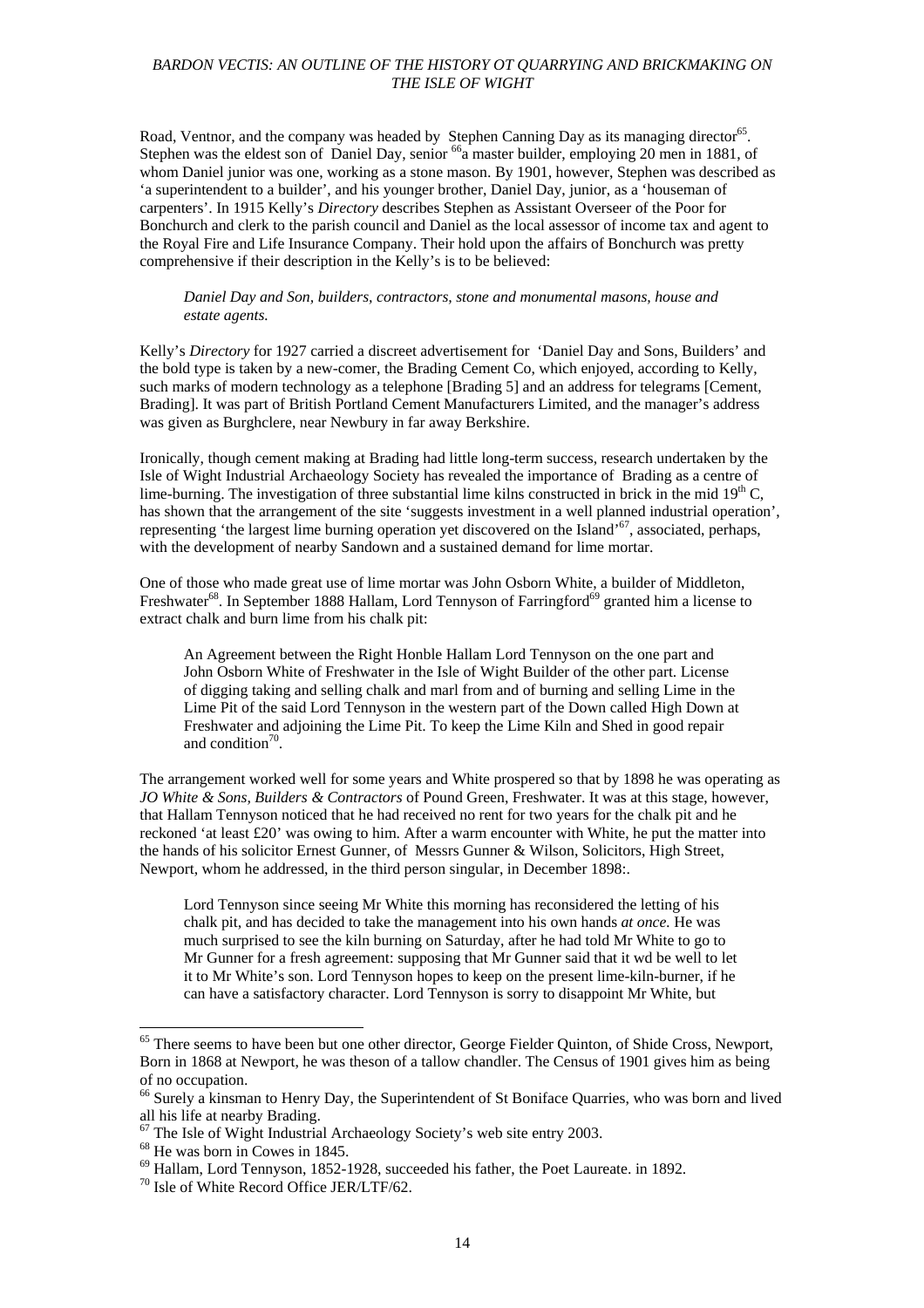since Mr White said that he did not get much out of it, Lord Tennyson has not hesitated to take it into his own hands<sup>71</sup>.

Tennyson had second thoughts about the encounter and wrote again to Gunner:

Please tell me if I have done anything illegal in so acting but I really do not see why I should be paying his debts any longer $72$ .

Unfortunately, Tennyson *had* acted illegally because White had other, more serious, debts besides what he owed Tennyson and his financial affairs were in the hands of the Official Receiver. The first meeting of creditors had taken place in October 1898<sup>73</sup>. Tennyson was not pleased with Gunner's legal advice:

 Dear Mr Gunner, I wish that you had taken the trouble to ascertain what the law was about Mr White's pit before writing to me to tell me that the pit was in the hands of the Official Receiver<sup>74</sup>.

The Official Receiver found White no more satisfactory a person with whom to deal than had Tennyson:

The Bankrupt grossly over-estimated the value of his book debts. In his Statement of Affairs he returned the good debts £303 5s 11d. After applying for the debts and investigating the several accounts, I ascertained that £232 17s 1d should have been deducted from the above amount in respect of contra accounts and an order given in favor of a creditor some time before the bankruptcy. Many of the other accounts were disputed.

The estimated surplus from securities in the hands of Creditors fully secured was also grossly exaggerated.

'l'hc equities of some of the properties were unsaleable, and the amount I received for the remainder  $(E270)$  was, in the opinion of four of the principal Creditors who inspected the property, a fair one. The amount realised included about £20 worth of work done to one of the partly finished properties after .the date of Receiving Order.

 H C Damant, Official Receiver75.

White eventually relinquished possession of Tennyson's lime pit and kiln in January 1899 and, now operating as *White & Co, Builder & Contractor*, of Pound Green, sent Tennyson a bill for what he left on site: .

Plant & Material in the Lime Kiln & Chalk Pit.

| 5s 6d   |
|---------|
| 4s 0d   |
| 3s 0d   |
| $1s$ 6d |
| 3s 0d   |
| 4s 0d   |
| 6s Od   |
| 4s 6d   |
|         |

 $171$  Ibid..

<sup>72</sup> *Ibid..*<br>
<sup>73</sup> JER/LTF/74.<br>
<sup>74</sup> 15<sup>th</sup> January 1899. JER/LTF/62.

<sup>&</sup>lt;sup>75</sup> Henry Castell Damant, a solicitor of Bedford House, Newport Road, Northwood.

<sup>&</sup>lt;sup>76</sup> Loam or clay comminuted, thoroughly mixed, kneaded, and prepared for brickmaking and other purposes. Oxfod English Dictionary CD Rom, Oxford, 1992.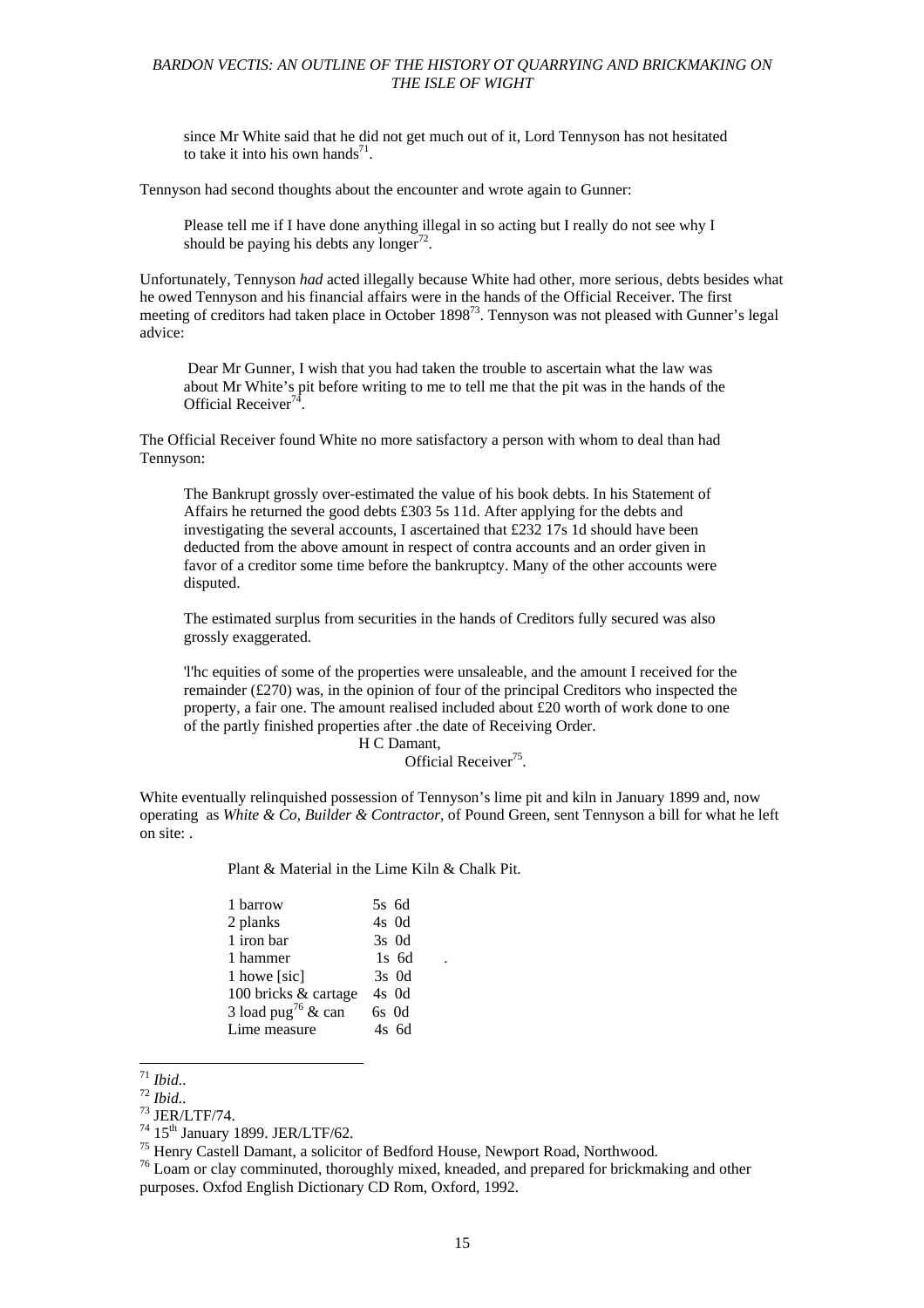3 bushels lime 2s 0d

£1 13s 6d

I am offering His Lordship my plant and some material that I have taken there to keep the kiln in repair and if His Lordship would like to take it over it would about balance what I owe with the 3 bushels I supplied the estate I think I ought to be entitled to a small fee from the 200 loads that I sold to Mr Denham, Yarmouth<sup>77</sup>.

John Osborn White now disappears from the scene but his wife Mary moved to Dartford with two of her sons who were bricklayers. The working of Hallam Tennyson's chalkpit was taken over by William Albert Gosden, a Totland builder<sup>78</sup>.

\_\_\_\_\_\_\_\_\_\_\_\_\_\_\_\_\_

The connection between St George's Down and the supply of stone and gravel is much older than its connection with Bardon Vectis. In the 1860s James Kingswell<sup>79</sup>, John Flux<sup>80</sup>, and Frederick Coker, all submitted tenders to supply 'good clean angular cracked gravel' to the Paving Committee of the Borough of Newport. Both Kingswell and Coker were obtaining their gravel from pits on St. George's Down<sup>81</sup>. Kingswell won the day, though more expensive than Coker<sup>82</sup>, and was soon describing himself as 'road contractor for the borough of Newport<sup>83</sup>. By 1876, however, Coker was also supplying Newport with its gravel., and describing himself as 'road contractor' as well as a farmer. From 1887-1891 his gravel came from Blackwater Down pit, owned by a Mr Blake of Birchmore.

Another source of gravel on St George's Down, more closely connected with Bardon Vectis, was Garretts Farm. From here James Small supplied large amounts of gravel from the 1820s to the 1860s, as did James Williams from his gravel pits at Staplers<sup>84</sup>. An 1863 document names a Mr William Small, presumably a kinsman of James Small, who was the occupant of the farm in 1859, as conveying Garretts Farm to 'James Ridett, of Newport, Gentleman'. Ten years later, in March 1873, Ridett sold the farm for £600 to John Coker, of Chale, 'Public Works Contractor', and a relation perhaps of the already mentioned Mr F Coker.

John Coker immediately mortgaged Garretts farm to John Potter, Solicitor, of West Cowes for £500, to be repaid with interest within six months. This he seems to have failed to have done, and later that same year, in September, John Coker filed a petition for bankruptcy. Still described as a contractor, his address was given as Queen's Road, Dalston, and of 'Chale and Greenwich, Kent'. His creditors were offered 2s in the pound, and though he was allowed to continue his trade under supervision, his goods and chattels were ordered to be sold,

Excepting the Tools of his trade, and the necessary wearing apparel and bedding for himself, his Wife and children not exceeding twenty pounds in the whole.

A local surveyor, Edward Watts, of Castle Villa , Carisbrooke valued Garretts farm at £1064, 'inclusive of timber., with brick and slate built cottage, stable, granary, cart shed, yard and garden'. The buildings, he noted in his report, 'are not in good condition' . In July 1874 it was mortgaged for £650 and interest to a Mrs Charlotte Chasemore Kelly, a widow, of, Lynton Lodge, Clapham Park, Surrey.

<sup>77</sup> JER/LTF/74.

<sup>78</sup> The 1901 Census, however, speaks of a 59 year old William Gosden of Totland who is described as a 'general labourer and excavator'.<br><sup>79</sup> Iom - **Y**'

James Kingswell, born 1831, in 1881, having moved from Brook, farmed the 240 acres of Fullingsmill Farm in the parish of Calbourne, with the assistance three labourers and three boys. He had a wife and eight children to support. By 1901 he was living at Village Farm, Crawley on the Hampshire mainland, north west of Winchester. [1901 Census.]

<sup>&</sup>lt;sup>80</sup> Perhaps a member of the brick making family of that name.

<sup>&</sup>lt;sup>81</sup> Mr. Coker was also using 'Mr Hardley's Pit'.

 $82$  3/6d per yard as opposed to Coker's 3/4d per yard.<br> $83$  Hill's Newport Directory, 1871.

<sup>&</sup>lt;sup>84</sup> I am grateful to Mr Martin for the information contained in this and the preceding paragraph.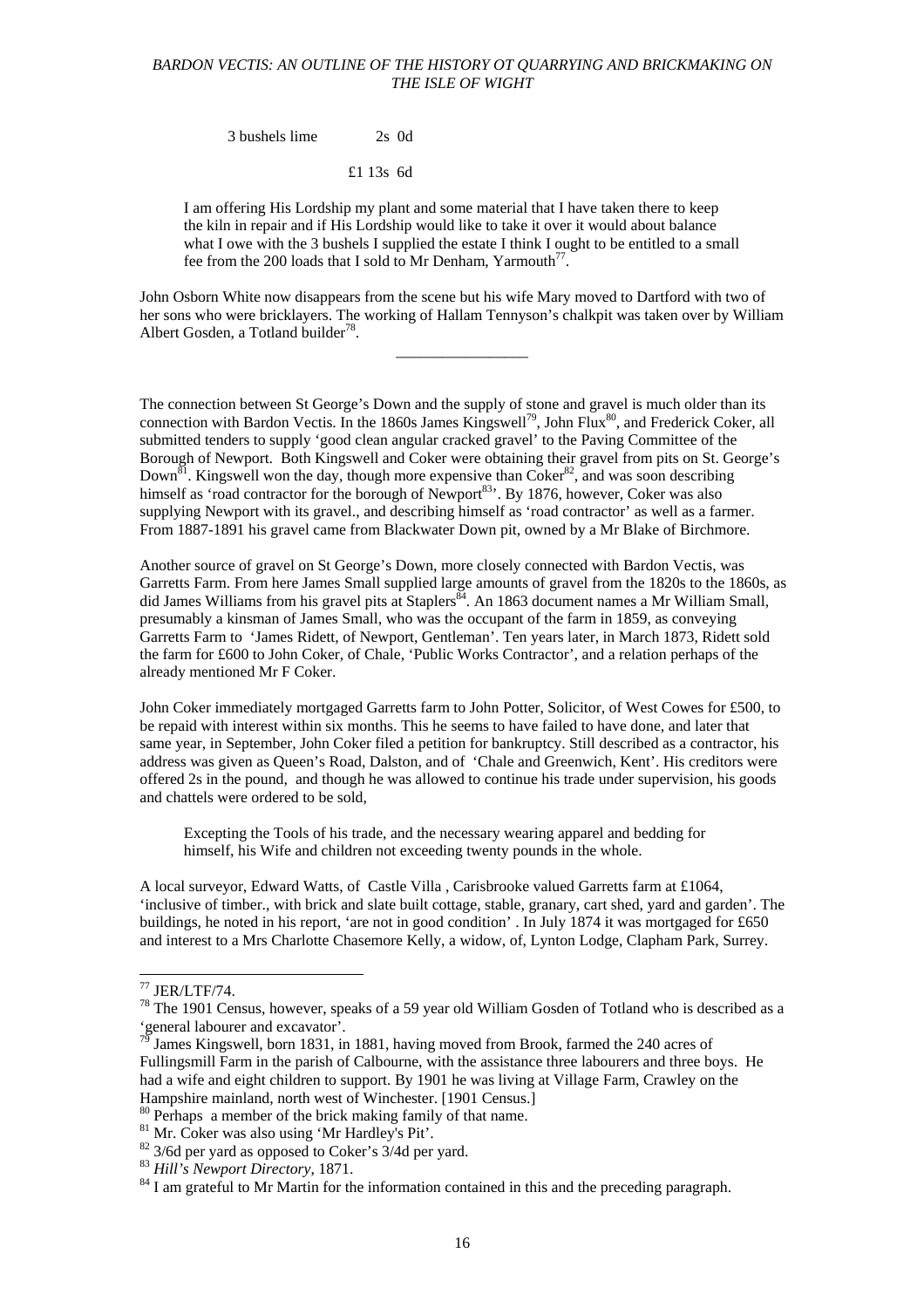Then in April 1875 the farm is found mortgaged to William Coham Turner, Esquire of Belsize House, St John's Wood, Hampstead<sup>85</sup>. Turner was Comptroller, Tea and East India Department, HM Customs. Neither he nor Mrs Kelly seem to have had any direct connection with John Coker, and it is likely that the City accountant entrusted with rescuing Coker's financial affairs commended Garretts farm to them as a useful investment.

Coker continued to live at Chale as a contractor and to work the gravel pits on Garretts farm. Turner, for his part, set about building himself a villa in brick where the dilapidated farm cottage had stood, engaging the services of Adam Cooper, of Sandown<sup>86</sup>. He produced his plans and specifications in May 1877:

| House                                   | £831 10s 0d  |  |
|-----------------------------------------|--------------|--|
| Out Buildings £242 19s 10d              |              |  |
| Fence & Gate $\text{\pounds}23$ 10s 10d |              |  |
| Well 40 Feet                            | £4 $10s$ 0d  |  |
| Total                                   | £1102 10s 8d |  |

Then, anticipating that Mr Turner would have an appriopriate sense of economy, added as a postscript

 I think the above may be cut down, to about 950 by curtailing certain unnecessary costs and the out Buildings to be Solid Walls instead of as specified and using the Slates & Stones Bricks &c<sup>87</sup>

The result was a five bedroomed house, but no bathroom. Decorative stripes adorned the exterior brickwork, and a stone shield on one gable bore Turner's initials and another on another gable carried the date 1880. But neither Turner nor Coker lived in the house. Turner remained at Belzize Park and Coker continued to live at Chale and in 1881it was occupied by Isaac Trott, 44, a cowman , with his wife and three children<sup>88</sup>. In June 1885 a certain John Clark<sup>89</sup> was occupying the farm and secured the agreement of the trustees of Serle's Charity to use their road to Stean's farm to give him better access to his own property. Then, in April 1887 James W Alexander is occupying Garretts farm, and agreeing, like Clark before him, with the trustees over the use of the road<sup>90</sup>. The history of Bardon Vectis had begun.

Garrets farm was not large, but there were further reserves of gravel, as well as sand, on adjacent Steans farm which was the property of Serle's Charity. William Serle, who died a bachelor in1596, lived at Blackwater at Stone Farm and left £100 to be used for the purchase of land, the rent of which was to be applied to the relief of the poor and needy of the parish of Arreton. With William Serle's £100 the churchwardens of Arreton purchased Steans farm, consisting of a barn and forty acres of land adjoining Garretts farm. The rent was distributed every February in the parish church to the nominated poor in the form of loaves of bread<sup>91</sup>. With a healthy dash of enlightened self-interest in 1838 the Vestry resolved that the bread for distribution should be purchased only from a baker living in the parish. Later that century it was resolved that the payments in future should be in cash rather than bread $92$ .

l

<sup>&</sup>lt;sup>85</sup> He was born 1825 at Barnstaple, Devon.<br><sup>86</sup> Adam C Cooper, born 1833, was a man of some versatility, combining the careers of baker, contractor, and farmer,employing in all 6 men and 2 boys.

<sup>87</sup> Archives, Aggregate Industries F.1477.Q.9260/H.

<sup>&</sup>lt;sup>88</sup> By 1901 he and his wife had moved to Gravesend in Kent, and had no connection with agriculture.

<sup>&</sup>lt;sup>89</sup> Perhaps John Clark, grocer, born 1828, who in 1881 lived at 40 Upper St James Street, Carisbrooke <sup>90</sup> Edward Whitehead, secretary to the trustees witnessed the agreement. He was a Newport sack merchant, born in the parish of Arreton in 1833. In the late  $19<sup>th</sup>$  century the charity was administered and gained its income from the emerging lower middle class, builders, grocers, small scale merchants, and tenant farmers

 $91$ . Some of the 19<sup>th</sup> century Bread Lists have survived and give the names of the recipients, how many children they had, and how many loaves each family received.

 $92$  It is often thanks to watchful churchwardens that some charities were not extinguished in the 18<sup>th</sup> century. There is, for example, in the Churchwarden's Book of the parish of Arreton an entry, made in 1751 'Received Mr. Gards Charity, being 8 years in arrears £2, received 6 years charity from the same Will from Princelett, £1.10s'.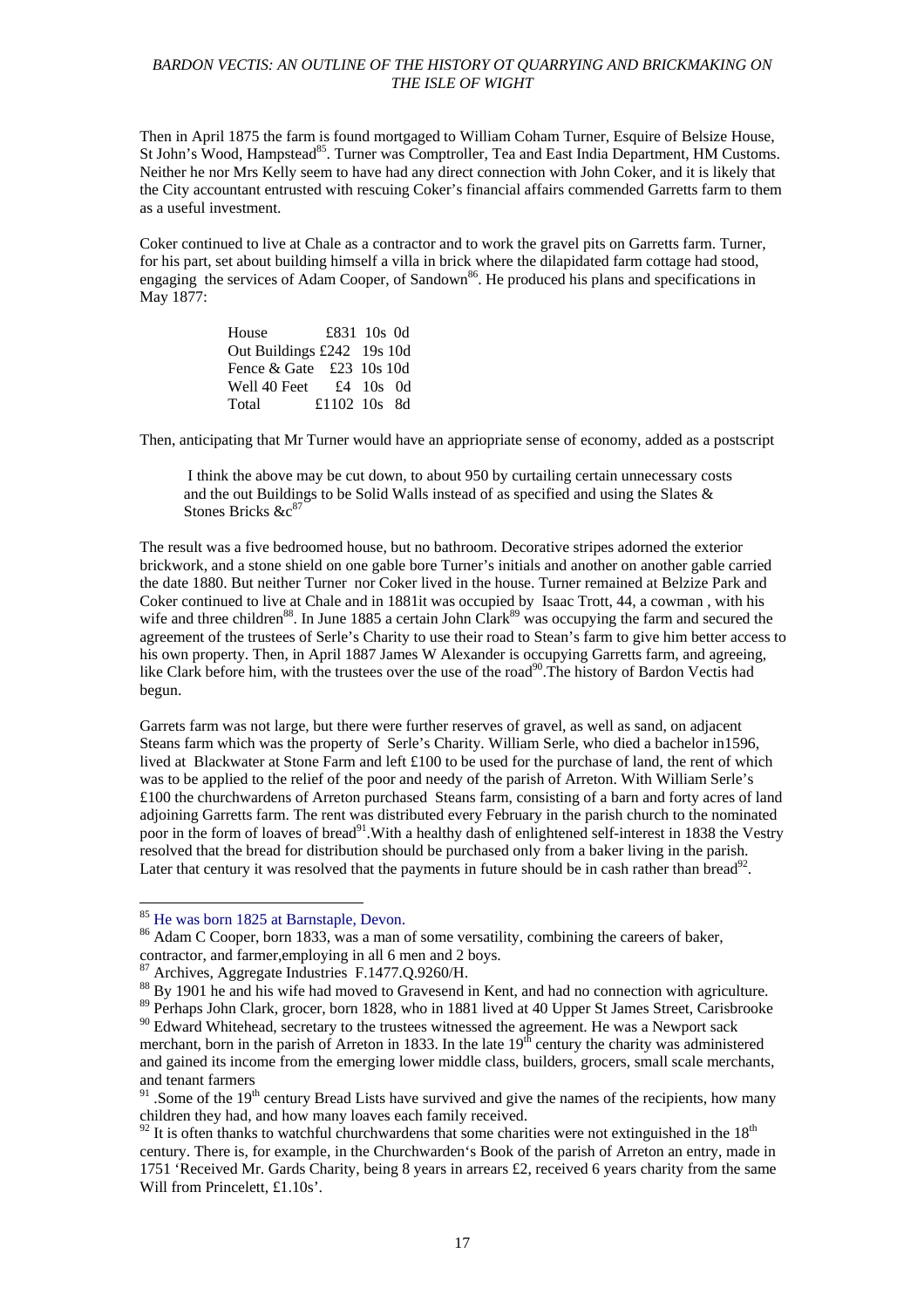In October 1888, JW Alexander leased Steans farm from the trustees of Serle's Charity, in succession to Coker who had leased it from May 1876. James Whiteway Alexander was born on the Hampshire mainland at Bramshall in 1822. He had made his way to the Isle of Wight by January 1864 when he married, it would seem, for the second time<sup>93</sup>, at Godshill parish church, Mary Smith, daughter of Samuel Smith, of Bleakdown, Godshill, a dairy herdsman. Three sons and two daughters were born to James and Mary Alexander at Godshil, namely Arthur Wolfe Alexander in 1864, George Henry Alexander in 1866,Thomas Hinton Alexander in 1867, Mary Sophia Alexander in 1869, and Clara Jane Alexander in 1871.They lived at Godshill at the *Chequers Inn* which Mary kept whilst James worked as 'a contractor', a synonym at this time for being a gravel merchant and a road contractor. By 1881 Arthur Wolfe Alexander and his brother George Henry Alexander were living at King's Norton in Worcestershire with their married half brother William Alexander, now married, a letter carrier. Arthur was a telegraph clerk and George a cashier. Thomas Hinton Alexander, however, stayed at home and joined his father in his gravel business centred upon Garretts Farm which James Alexander first leased from William Turner in 1887. In 1888 he also leased the gravel pits of adjoining Steans Farm from the Trustees of Serle's Charity on a yearly lease. In 1888 the rent was £98 per annum, a royalty of 5d to be paid for every cubic yard of gravel over and above 1800 cubic yards. By 1898 the rent had been reduced to £ 60 8s 4d, and 5d was now payable for every cubic yard of gravel or sand over 500 cubic yards.

By 1892 the rising output of gravel from Garretts and Steans farms caused JW Alexander to ask the Isle of Wight Central Railway to provide a siding at its Shide station. The continuing success of JW Alexander & Sons seemed sufficiently assured to the railway company that no guarantee was sought that Alexanders would provide sufficient traffic to justify its construction<sup>94</sup>.

William Turner knew his legal rights and it was not long before he was asserting them on behalf of his tenant James Alexander through the good offices of his lawyer son. It was all a matter of blocked rights of way and on 1<sup>st</sup> March 1898 Messrs Stallard & Turner, of 44 Bedford Row, London WC, wrote to Mr H Adams, of Priory View, Castle Road, Newport

We have been consulted by WC Turner with reference to your refusal to allow him and his tenant to use the right of way from our client's property over the field No 611 Tithe Map for the parish of Arreton which we understand you recently purchased to the corner of such field furthest away from Newport where there should be a gateway into the Newport Road which we understand is called Burnt House Lane. Our client claims not only a walking way but a right of way for himself his tenants servants and others either with or without horses cattle carts and other carriages. The gateway has been stopped. Unless we receive a letter from you by 12 o'clock noon on Thursday next the  $3<sup>rd</sup>$  inst acknowledging our clients right of way as claimed in this letter and undertaking forthwith to reopen the gateway we shall issue a writ against you without further notice or delay.

Poor Mr Adams. He had only just taken possession of Little Pan Farm which adjoined Garretts Farm, and was anxious for good neighbourly relations. Unrepresented by a lawyer, he immediately sent a telegram to Messrs Stallard & Turner, apparently acceding their demands:

I will open gate. Letter will follow. Adams Newport<sup>95</sup>.

The letter did follow, but in his anxiety he put the wrong date on it, an error Messrs Stallard & Turner were not slow in pointing out<sup>96</sup>. Adams felt that Alexander had been somewhat ungracious in the manner in which he had brought the matter up:

<sup>&</sup>lt;sup>93</sup> There was at least one son by the first marriage: William Alexander, born Andover in 1853

<sup>94</sup> RJ Maycock and R Silsbury, *The Isle of Wight Central Railway*, Usk, 2001, p.92.In 1882 a similar request had been refused.<br><sup>95</sup> 2<sup>nd</sup> March 1898.

<sup>&</sup>lt;sup>96</sup> 3<sup>rd</sup> February instead of the 3<sup>rd</sup> March 1898.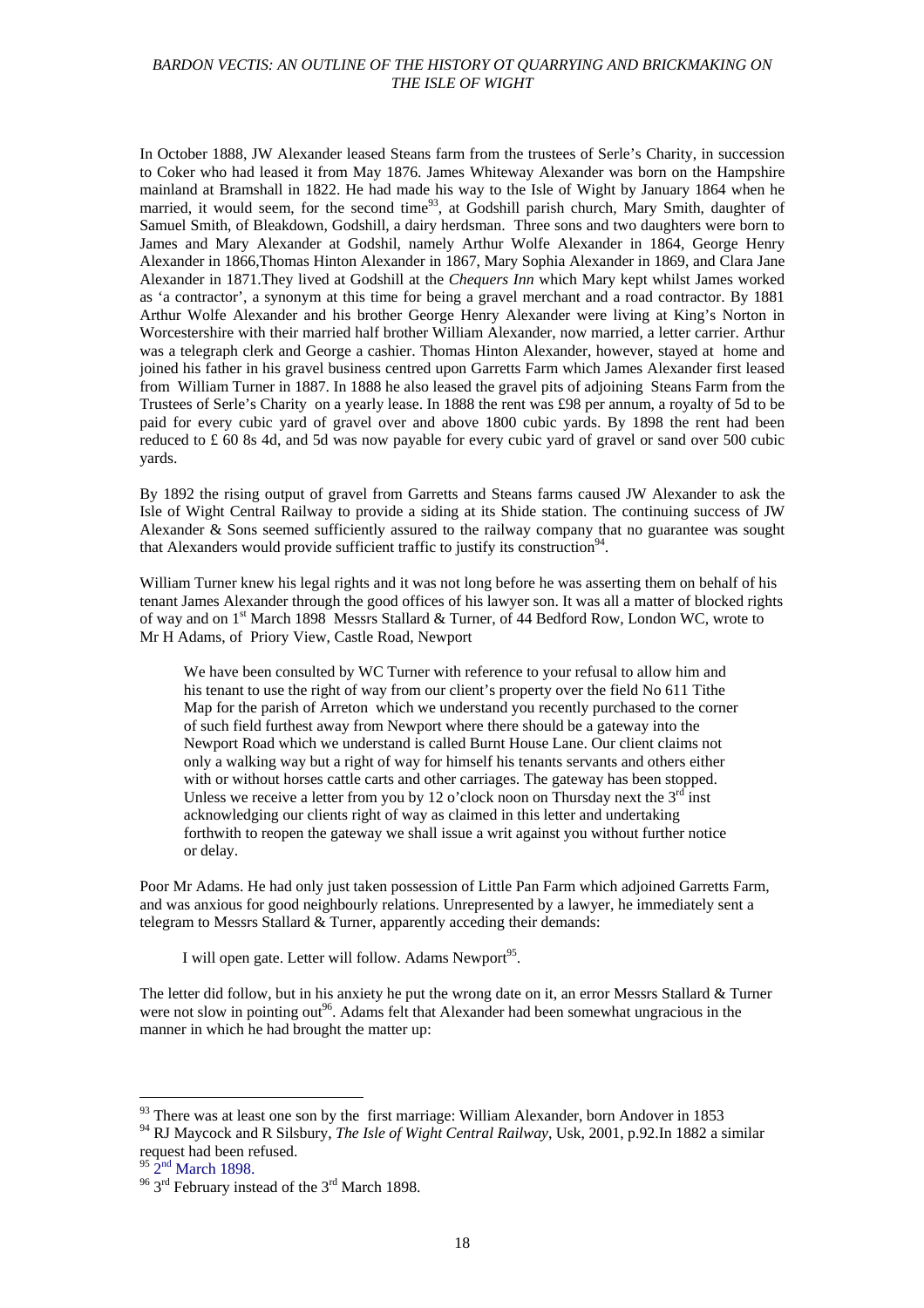I beg to say that the claim of right of way was made to open in a very abrupt way by your client's tenant in the highway.

Mr Turner for his part was minded to be conciliatory, and agreed not to seek costs if Adams removed the bank and restored a gate at once. But Adams, before doing so, thought he should put his side of the story before Messrs Stallard & Turner, for it was, on his own admission, Alexander who had removed the gate in the first place:

Gents, I will just put the facts of the matter before you & then I believe you will see with me that if there is any blame attached to any person it do not rest on myself. I purchased Little Pan Farm & took possession on January 12/98 & the gate in question was taken away about nine months ago & the opening banked upped. This is what your Mr Alexander told me he also said to me that he had taken away the gate from my land into yours & nailed three rails across from post to post. I do think he as [*sic*] acted very strange in the matter in not informing you before I took possession. On my plan there appears to be a footpath only but as I presume your client is an honourable man & would not claim that which is not his rights the gate shall be restored at an early date (next week if possible) so that will settle all disputes I hope.

Almost a month went by and the gate remained unreplaced, and Messrs Stallard & Turner were moved to write to Adams:

We expected to have heard before now that you had removed the obstruction and replaced the gate. Not having received any information on the matter we wrote to Mr Alexander and this morning received a letter from him saying that nothing has been done in the way of removing the obstruction or replacing the gate. Under the circumstances unless we receive a satisfactory letter from you by return of post with an undertaking to remove the obstruction and replace the gate within seven days we shall be compelled to report the matter to Mr Turner and obtain his instructions $97$ .

Adams yielded and by return of post replied:

The gate is in its place  $\&$  the obstruction removed<sup>98</sup>.

The incident is an insight to the character of JW Alexander. It was, of course, for its resources of gravel and sand that he leased Garetts and Steans farms and was concerned about his rights of way.

JW Alexander died  $7<sup>th</sup>$  May 1899, aged 75, and was buried in the churchyard at Arreton, His widow Mary continued to live at Garretts with her daughter Mary Sophia and son in law James Hobbs, a brickmaker, and attended upon by a servant girl. Alexander protected the interests of his widow by setting up a trust to administer his estate, with his eldest son by his second marriage, Arthur Wolfe Alexander<sup>99</sup>, his eldest daughter Mary Sophia Hobbs, and Henry Hall, a Shanklin lodging house keeper as trustees. One of the main items in the trust was Sullens farm which James Alexander had recently purchased for £2800. It adjoined Garretts farm to the east and had potential as a further source of gravel and sand.

William Turner died in 1900 and bequeathed Garretts farm to his son and daughter, Charles and Maria Turner who continued the Alexanders' tenancy. Their commercial activities expanded after JW Alexander's death and brick making was added to sand and gravel extraction.In 1901William Whiteway Alexander, onced a letter carrier, but now the licensed victualler of the Fox Inn, Halesowen, in Worcestershire, joined his half brother and sister, Thomas Hinton Alexander of Chipperwell brickyard in the parish of Whippingham, 'contractor', and Mary Sophia Hobbs of Garretts Farm, 'brick merchant', as tenants of Serle's Charity. JW Alexander's trustees energetically pursued their commercial responsibilities so that in 1902, for example they attempted, though unsuccessfully, to

 $97$  29<sup>th</sup> March 1898.

 $\frac{98}{9}$  30<sup>th</sup> March 1898.<br><sup>99</sup> Who lived at 256 Albert Road, Aston, Birmingham.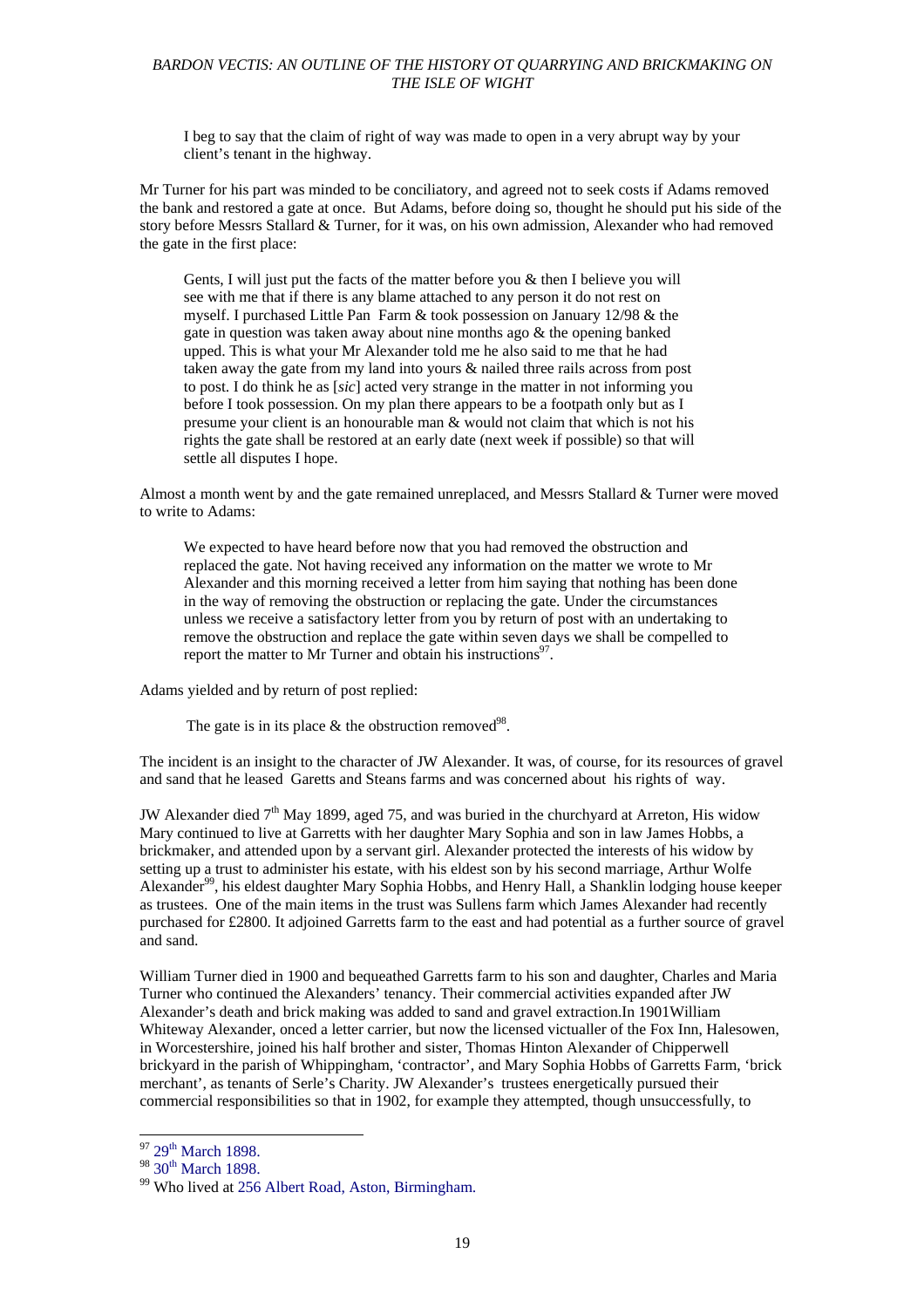negotiate with the Isle of Wight Central Railway to carry gravel from Blackwater at the same rate as they charged from Shide<sup>100</sup>.

By now Thomas Alexander was married, had four children, was living at *Chippenwell*, and the census return describes him as 'a gravel merchant's manager'. Perhaps this means that he was the manager of the family enterprise now known as JW Alexander and Sons. The size of the payroll is uncertain, but the 1901census mentions several gravel diggers on St George' Down who could have offered the firm their labour

Mary Alexander died in 1907 and the trust protecting her financial position was dissolved. This enabled the implementation of the other provisions of JW Alexander's will so that, for example, Sullens farm was conveyed to Thomas Hinton Alexander, and each of JW Alexander's surviving children received a legacy of £371 3s. 2d.

Thomas Alexander now leased Steans farm from the Trustees of Serle's Charity in his own name, paying. £50 8s 4d pa in rent and a royalty of 5d on every cubic yard of sand and gravel extracted above 500 cubic yards<sup>101</sup>. Three years later, in March 1912, described as 'Thomas Hinton Alexander, Esq of Garretts farm, Farmer and Gravel Merchant', he leased Garretts farm from Charles Turner<sup>102</sup> for a term of 13½ years, expiring in October 1927. The rent was £125 pa, and a royalty of 3d was payable 'for every cubic yard of chalk dug or gotten'.

Permission was also granted to

work the lime kiln upon the said premises and for that purpose to dig or get out… so much chalk for that purpose as the Lessee shall think fit and also with liberty to dig and get from or out so much gravel as the Lessee may think fit

It was witnessed by Edgar Alexander, 'farmer's Assistant, Garretts Farm, Shide' He was Thomas Hinton's 16 year old son.

The outbreak of the Great War in 1914 caused some quarrymen out of patriotism to enlist for military service, which, of course, laid a heavier burden on older men who remained behind. In January 1916 voluntary recruitment gave way to conscription for unmarried men between the ages of 18 and 41, and in April 1916 it was made universal. Unlike coal mining and munitions work, quarrying was not deemed to be work of sufficient national importance to be declared a reserved occupation and the size of both its labour force and its output declined further. With the war over JW Alexander and Sons joined the National Scheme for Disabled Ex-service Men. This set up a roll of employers who had undertaken that at least 5% of their employees would be disabled ex-service men, and stated this on their company writing paper. This all the more noteworthy because the scheme met an overall response, both on the Island and elsewhere which was thought to be 'uneven and unsatisfactory'103.

By 1923 company stationery was using the heading ' JW Alexander & Sons, St George's Down, near Shide IW<sup>104,</sup> and development was afoot. In October 1925 Charles Turner and his spinster sister<sup>105</sup>, sold Garretts farm to Thomas Alexander. Though described as a 'farmer and gravel merchant', the extraction and sale of gravel and chalk was more important to Alexander than farming. Its purchase, however, stretched his finances, if not his commercial confidence<sup>106</sup> and he almost immediately sold 'two portions' of the land to Frederick Cheek, and 'one portion', containing an old gravel pit, to the Associated Portland Cement Manufacturers Limited .

<sup>&</sup>lt;sup>100</sup> Maycock and Silsbury, op.cit., p.108.

<sup>&</sup>lt;sup>101</sup> 21<sup>st</sup> September 1909.<br><sup>102</sup> Of 22 Dawson Place, Bayswater, London W.<br><sup>103</sup> Report from the Parliamentary Select Committee on Pensions, Augiust 1920.<br><sup>103</sup> Naria Helena Turner, of 46 Eversfield Place, St Leonards, S

<sup>106</sup>Thus, the 1927 edition of Kelly's *Directory* carried an entry in bold, and therefore more expensive, type: **JW ALEXANDER & SONS**, St George's Down, Shide, Newport, Isle of Wight **GRAVEL MERCHANTS.**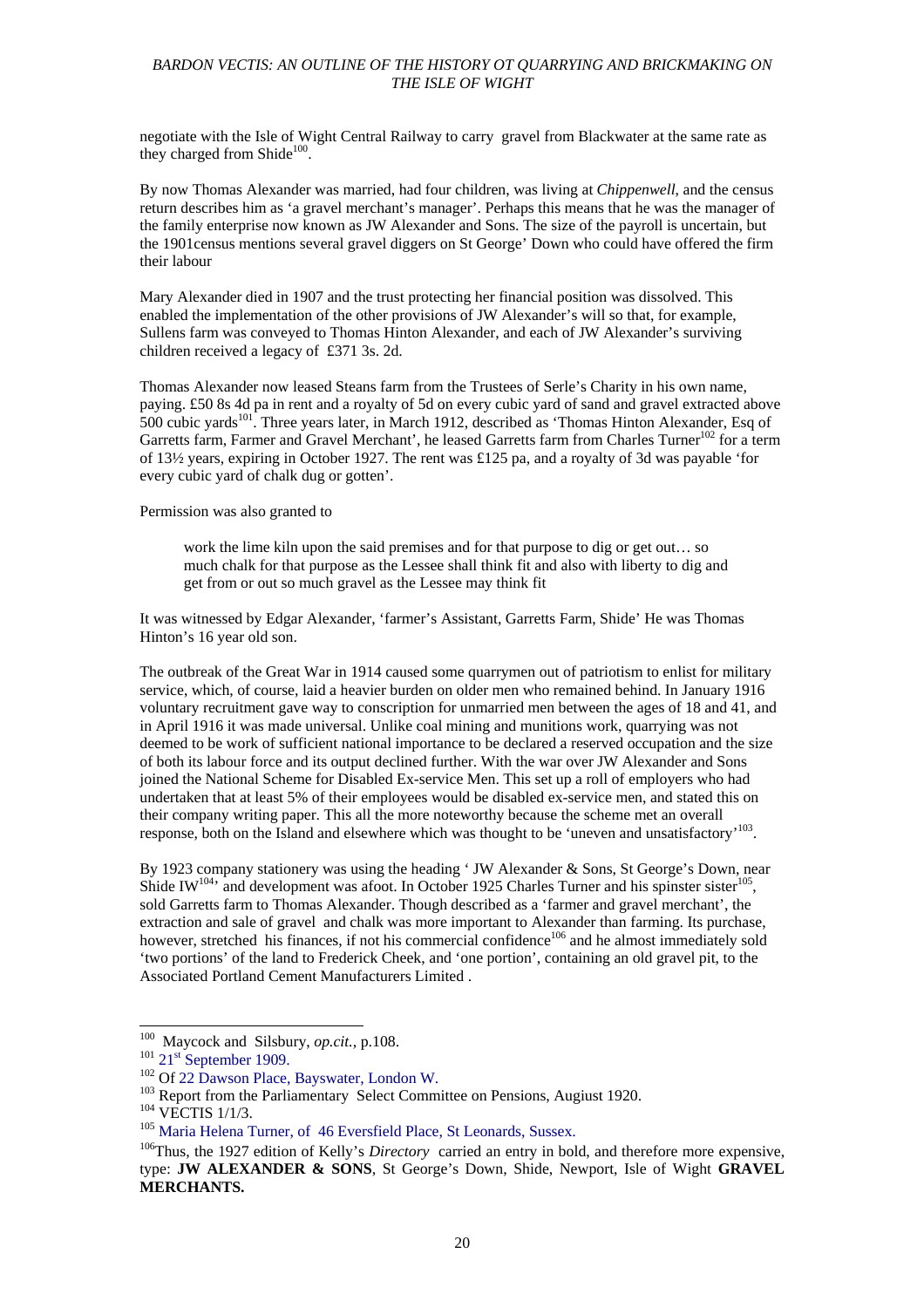Frederick Cheek was a chalk quarryman of Whippingham and the Associated Portland Cement Manufacturers Limited were, as was related earlier, the successors to the Medina Cement Company of Charles Francis and Son, who in 1895 leased part of the chalk pit at Shide. To facilitate taking the extracted chalk to the cement works, the Isle of Wight Central Railway laid a spur from its siding through a cutting and a tunnel into the pit itself $107$ .

In September 1929 the Charity Commission gave the trustees of Serle's Charity, finding the administration of the property irksome, permission to sell Stean's farm, providing it was not for less than £800 and that the transaction was completed within 12 months. The sale took place in March 1930, TH Alexander being the purchaser, and the sum agreed was £800. The trustees of the Charity bought Government stock with the proceeds of the sale and continued an annual cash distribution until 1991, when the various parish charities were consolidated. Interest is now allowed to accumulate, enabling larger grants to be made and organizations working in the parish as well as individuals have been beneficiaries. These have included the Meals on Wheels service of the WRVS, the Macmillan Nurses Fund, and the Marie Curie Cancer Care.

The purchase of Steans farm in 1930 strengthened the commercial attractiveness of JW Alexander and Sons and later that year the firm amalgamated with Bleakdown Ltd, an enterprise which had evolved from the Vectis Stone Company, founded in 1923 with Robert Sprake and E Victor Harvey as partners<sup>108</sup>. A third partner was Frank Cheverton<sup>109</sup>. The company name of *Bleakdown*, of course, had a resonance for Thomas Alexander from the connection of its topographical namesake with his maternal grandparents.

In the amalgamation TH Alexander retained his ownership of Garretts and Steans farms, whilst leasing to Bleakdown Limited. 'certain rights of obtaining gravel and other minerals from parts of the said properties'. It would seem that the Alexander finances were overstretched and in April 1932 TH Alexander mortgaged the two farms and Lower Shide Mill to the Trustees of the Loyal Harborough Lodge No 4004 [Isle of Wight Districts] of the Independent Order of Oddfellows to secure £1700 to be repaid with interest.<sup>110</sup>'

The process of mechanization continued with Vectis Stone, so that for example, a 2ft gauge tramway was laid to link the workings to a cable hauled incline. This descended to a loading bay near Blackwater Corner. From here the gravel was taken by horse and cart to Shide station. <sup>111</sup>.

Bleakdown Ltd was not the first to exploit the resources of those downs. In 1881 Jesse Rolf, born in 1848 at Carisbrooke, was living and working at Bleakdown as a gravel contractor, having moved there from Rookley. The manor of Bleakdown, lying to the west of Godshill, belonged to Christchurch Priory until the dissolution of the monasteries when it passed into secular hands. By 1881 it was in the possession of Francis Harry Atherly, JP, of Landguard Manor, one of the principal landowners of the area. In 1895 Jesse Rolf entered into a new agreement with Atherley for the lease of Bleakdown House and the adjoining land . This was renewed in 1901 with Arthur Harry Howard Atherley JP DL who had succeeded his father at Landguard Manor. In 1911 Bleakdown House and its land were purchased by John Newton, a Sandown coal merchant who, in 1923 sold them to Robert Sprake and Victor Harvey.

In contrast to Rolf's agricultural background, brewing offered the Bleakdown Ltds's partnership their particular expertise. Robert Sprake was born at Chale in 1879. His grandfather was the proprietor of the Star Brewery at Chale and his father worked in the brewery as well. By 1901 his uncle, Oscar Edward Sprake was landlord of the *Star* and proprietor of the brewery which in 1924 was sold to Brickwoods of Portsmouth<sup>112</sup>. Victor Harvey also maintained the connection, being the son of Edward Harvey, a

Maycock and Silsbury, *op.cit.*, p..92<br><sup>108</sup> VECTIS 1/1/2<br><sup>109</sup> VECTIS 1/1/1.

<sup>&</sup>lt;sup>110</sup> It was paid off in November 1938.<br><sup>111</sup> I am indebted to the archivist of the Isle of Wight Railway Company for the information about the Blackwater tram and ropeways.

<sup>112</sup> John [born 1853] and Arthur Brickwood [born 1854] were substantial Portsmouth brewers. John Brickwood was one of syndicate which purchased Fratton Park in 1898 for Portsmouth Football Club, founded in 1883.